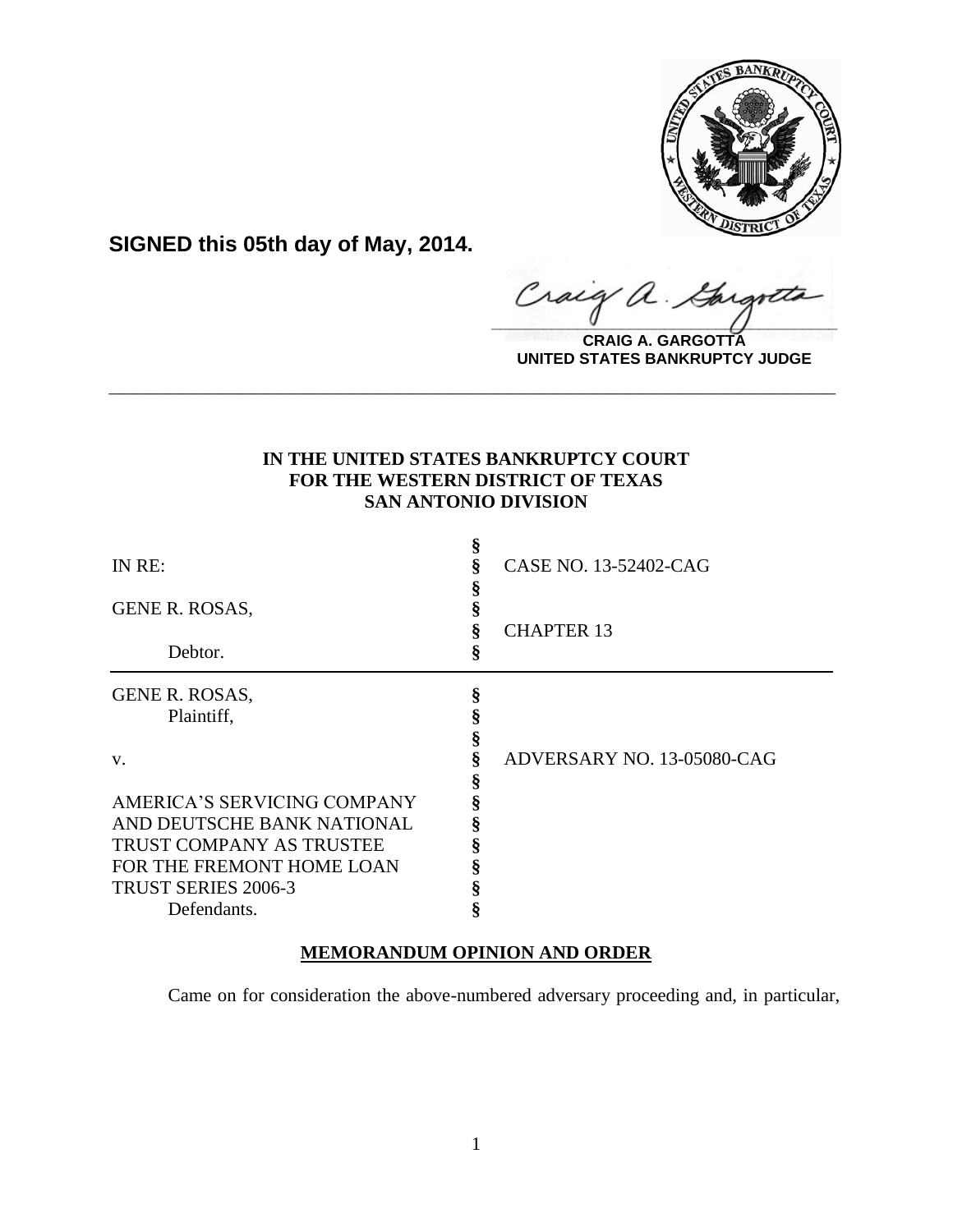Defendants' Motion for Summary Judgment (ECF No.  $8<sup>1</sup>$ ) and Plaintiff's Cross Motion for Summary Judgment (ECF No. 21). This Court conducted a hearing on both parties' summary judgment motions on March 6, 2014, before taking the matter under advisement. After considering the pleadings and the arguments of counsel, the Court finds that Defendants' Motion for Summary Judgment should be granted because the applicable statutes of limitations to enforce the lien and Note have not expired due to the parties' abandonment of acceleration in 2010. Therefore, the Court also finds that Plaintiff's Cross-Motion for Summary Judgment should be denied on the same basis.

As an initial matter, the Court finds that it has jurisdiction over this proceeding under 28 U.S.C. §§ 157(b) and 1334 (2012). This matter is a core proceeding under 28 U.S.C. §§ 157(b)(2)(A) and (K), in which the Court may enter a final order. Venue is proper under 28 U.S.C. §§ 1408 and 1409. This matter is referred to the Court pursuant to the District's Standing Order of Reference.

#### **PROCEDURAL BACKGROUND AND UNDISPUTED MATERIAL FACTS**

Plaintiff is Gene R. Rosas, debtor in the underlying Chapter 13 bankruptcy case ("Plaintiff"). Defendants are America's Servicing Company and Deutsche Bank National Trust Company as Trustee for the Fremont Home Loan Trust Series 2006-3, the servicer and holder, respectively, of the mortgage which is the subject of this dispute. This dispute arises from nonpayment by Plaintiff of a mortgage on his residence owed to Defendants. The material facts of this case are undisputed. On June 23, 2006, Plaintiff executed an Adjustable Rate Note ("Note") with Fremont Investment & Loan for the amount of \$275,000.00, (Defendants' MSJ Ex. A-1<sup>2</sup>;

 $\overline{a}$ 

<sup>&</sup>lt;sup>1</sup> Unless otherwise noted, all references to "ECF" herein refer to documents filed in Adversary Case No. 13-05080cag.

 $2\overline{V}$  Unless otherwise noted, all references to "Defendants' MSJ Ex." herein refer to exhibits provided with Defendants' Motion for Summary Judgment (ECF No. 8).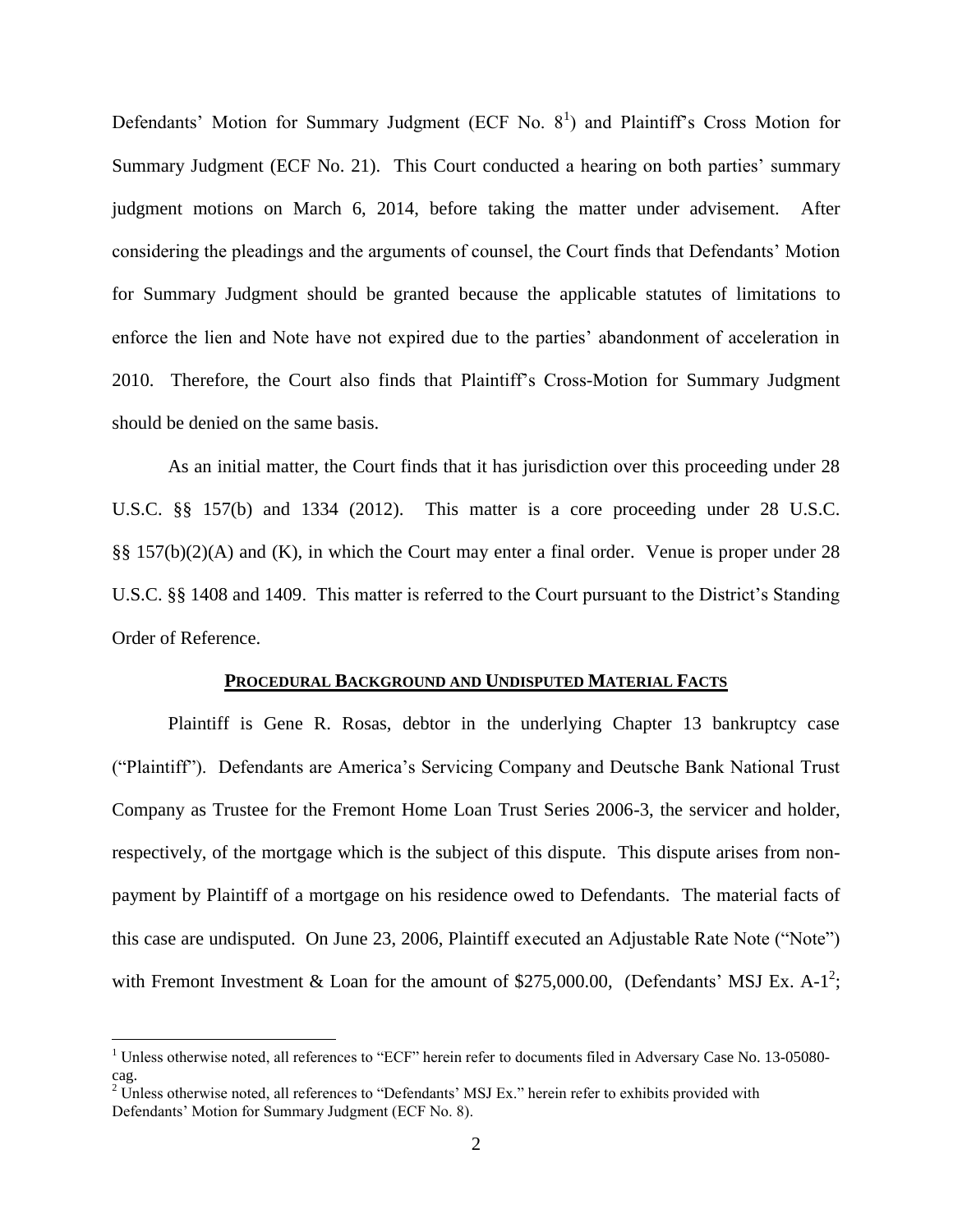Plaintiff's MSJ Ex. A-2<sup>3</sup>), which is secured by a Deed of Trust also executed by Plaintiff on that same date. (Defendants' MSJ Ex. A-2; Plaintiff's MSJ Ex. A-3). The collateral subject property secured under the Deed of Trust is located at 6706 Berg Boulevard, San Antonio, Texas 78256 (the "Property") and is described as:

## LOT 2, BLOCK 3, NEW CITY BLOCK 347425A, WALDEN HEIGHTS, UNIT 2, SITUATED IN BEXAR COUNTY, TEXAS, ACCOUNTING TO PLAT THEREOF RECORDED IN VOLUME 9505, PAGE 168, DEED AND PLAT RECORD OF BEXAR COUNTY, TEXAS.

Thereafter, Plaintiff and Defendants have been engaged in a long string of state court litigation, negotiations and bankruptcy filings spanning from 2007 to the present bankruptcy case.

On August 6, 2007, Defendants sent Plaintiff a notice of default and intent to accelerate the Note if a delinquency of \$15,409.17 was not cured by September 5, 2007 (the "First Notice of Intent to Accelerate"). (Defendants' MSJ Ex. A-4; Plaintiff's Resp. Ex.  $3^4$ ; Plaintiff's MSJ Ex. A-4). On September 24, 2007, Defendants recorded a Notice of Substitute Trustee Sale and posted the Property for foreclosure sale scheduled to be held on November 6, 2007 ("First Scheduled Foreclosure Sale"). (Plaintiff's Resp. Exs. 2 and 17; Plaintiff's MSJ Ex. A-5). The Property was not foreclosed upon, however, because, on November 5, 2007, the day before the First Scheduled Foreclosure Sale, Plaintiff filed his Original Application for Temporary Restraining Order and Application for Injunction under Cause No. 2007-CI-16691 in the 150th Judicial District Court of Bexar County, Texas ("First Lawsuit"). On that same day, the state court judge entered an Order Granting Temporary Restraining Order which halted the First Scheduled Foreclosure Sale. On November 19, 2007, Plaintiff filed a Notice of Non-Suit in the First Lawsuit. (Defendants' MSJ Exs. E-1 and E-15; Plaintiff's Resp. Exs. 9 and 14; Plaintiff's

 $\overline{a}$ 

 $3$  Unless otherwise noted, all references to "Plaintiff's MSJ Ex." herein refer to exhibits provided with Plaintiff's Cross Motion for Summary Judgment (ECF No. 21).

<sup>&</sup>lt;sup>4</sup> Unless otherwise noted, all references to "Plaintiff's Resp. Ex." herein refer to exhibits provided with Plaintiff's Response to Defendants' Motion for Summary Judgment (ECF No. 14).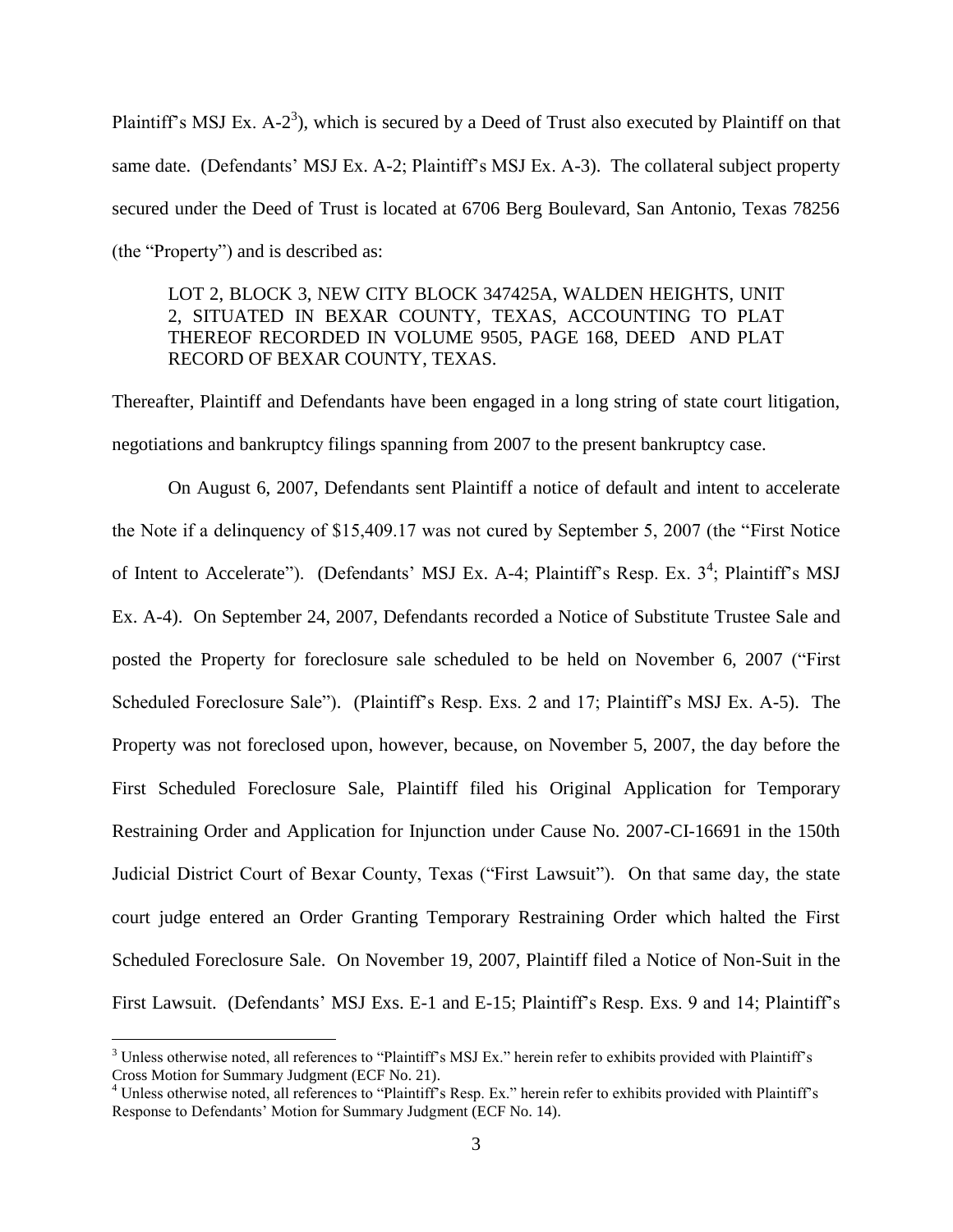MSJ Ex. C).

On January 11, 2008, Defendants sent Plaintiff a Notice of Acceleration of the maturity date of the debt ("First Notice of Acceleration") and Notice of Substitute Trustee's Sale scheduled for February 5, 2008 ("Second Scheduled Foreclosure Sale"). (Plaintiff's Resp. Exs. 4 and 17; Plaintiff's MSJ Exs. 6-7). The Property, was not foreclosed upon, however, for a second time because on February 4, 2008, the day before the Second Scheduled Foreclosure Sale, Plaintiff's wife, Michelle L. Rosas, filed an Original Application for Temporary Restraining Order and Application for Injunction under Cause No. 2008-CI-01683 in the 45th Judicial District Court of Bexar County, Texas ("Second Lawsuit"). Plaintiff filed this Second Lawsuit on behalf of his wife and signed the pleading as her attorney. On the same day, the state court judge entered an Order Granting Temporary Restraining Order which halted the Second Scheduled Foreclosure Sale. On February 25, 2008, the Parties signed and submitted a Rule 11 Agreement in the Second Lawsuit wherein Plaintiff's wife agreed to dismiss the suit with prejudice. Additionally, the Parties agreed: (1) that the loan remained accelerated; (2) that the loan would proceed to Foreclosure Sale on April 1, 2008, absent reinstatement or payoff of the debt; and (3) that Defendants' attorney must be notified before any future restraining relief was sought. The state court also entered an Agreed Order of Dismissal with Prejudice in the Second Lawsuit. (Defendants' MSJ Exs. E-2, E-3, and E-16; Plaintiff's Resp. Ex. 8; Plaintiff's MSJ Ex. C).

The Property was not foreclosed upon on April 1, 2008. Rather, on March 31, 2008, Plaintiff filed another Original Application for Temporary Restraining Order and Application for Injunction under Cause No. 2008-CI-05134 in the 285th Judicial District Court of Bexar County, Texas ("Third Lawsuit"). On that same day, the state court judge signed another Order Granting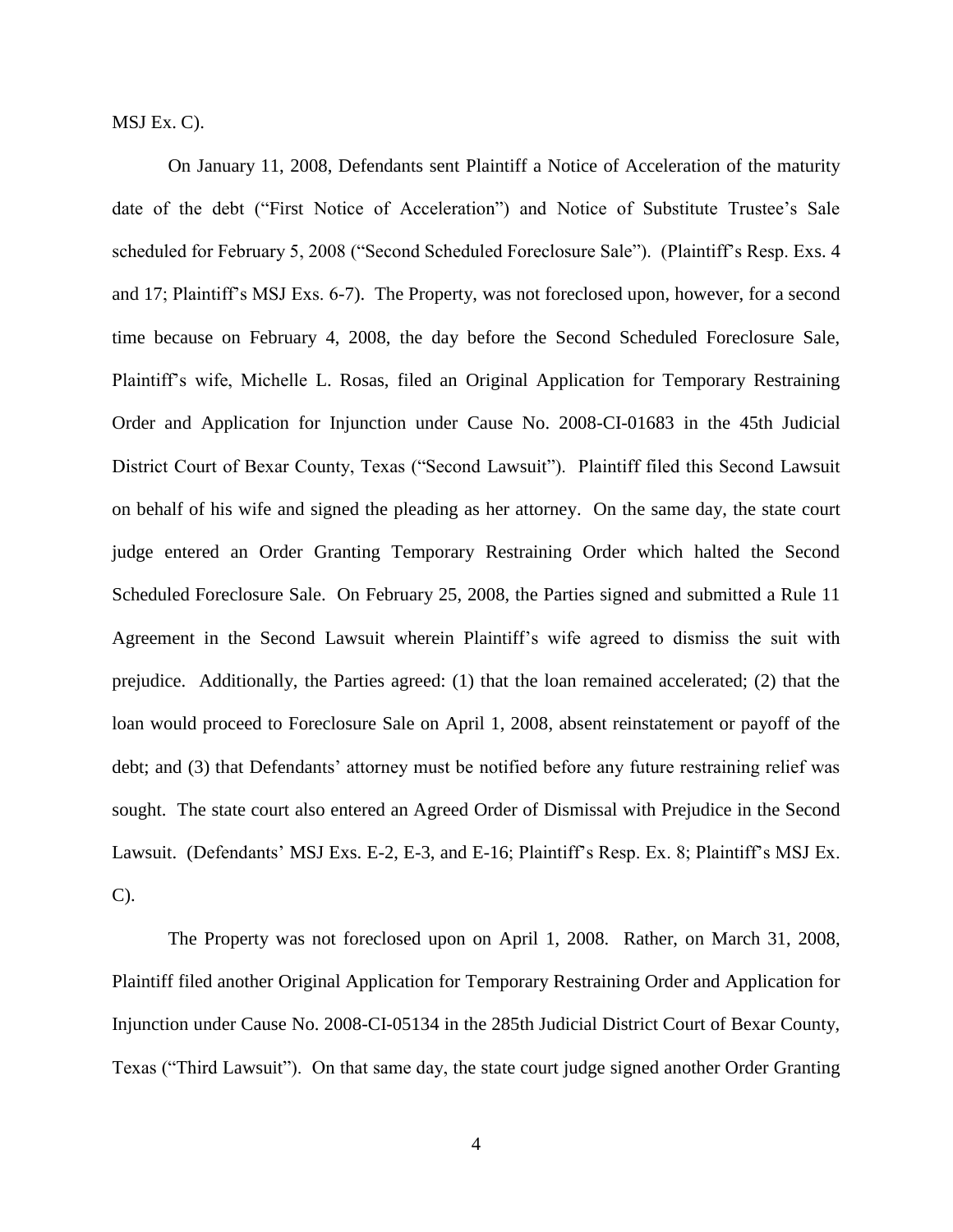Temporary Restraining Order. On June 6, 2008, the state court entered another Agreed Order of Dismissal with Prejudice in the Third Lawsuit. (Defendants' MSJ Exs. E-4 and E-17; Plaintiff's Resp. Ex. 14; Plaintiff's MSJ Ex. C).

On May 16, 2008, Defendants sent Plaintiff another Notice of Acceleration of the maturity date of the debt ("Second Notice of Acceleration") and Notice of Substitute Trustee's Sale scheduled for July 1, 2008 ("Third Scheduled Foreclosure Sale"). (Plaintiff's Resp. Ex. 17). Again, the Property was not foreclosed upon on July 1, 2008, because on the same day, Plaintiff filed another Original Application for Temporary Restraining Order and Application for Injunction under Cause No. 2008-CI-10254 in the 407th Judicial District Court of Bexar County, Texas ("Fourth Lawsuit"). On that same day, the state court judge entered another Order Granting Temporary Restraining Order which halted the Third Scheduled Foreclosure Sale. Defendants filed an answer, counterclaim and motion for sanctions on July 3, 2008. On July 14, 2008, the state court judge denied Plaintiff's Request for a Temporary Injunction. (Defendants' MSJ Exs. E-5 and E-18; Plaintiff's Resp. Ex. 14; Plaintiff's MSJ Ex. C).

While the Fourth Lawsuit remained pending but after the state court judge denied injunctive relief, on November 3, 2008, Plaintiff also filed a Chapter 13 bankruptcy petition under Case No. 08-53304-lmc in the United States Bankruptcy Court for the Western District of Texas ("First Bankruptcy Case"). The filing of the bankruptcy petition automatically stayed any action from going forward in the Fourth Lawsuit. The Chapter 13 Trustee summarily dismissed the First Bankruptcy Case on December 17, 2008. (Defendants' MSJ Ex. E-6; Plaintiff's MSJ Ex. B).

Upon dismissal of the First Bankruptcy Case, proceedings in the Fourth Lawsuit resumed and on January 22, 2009, the Parties signed and submitted a Rule 11 Agreement in the Fourth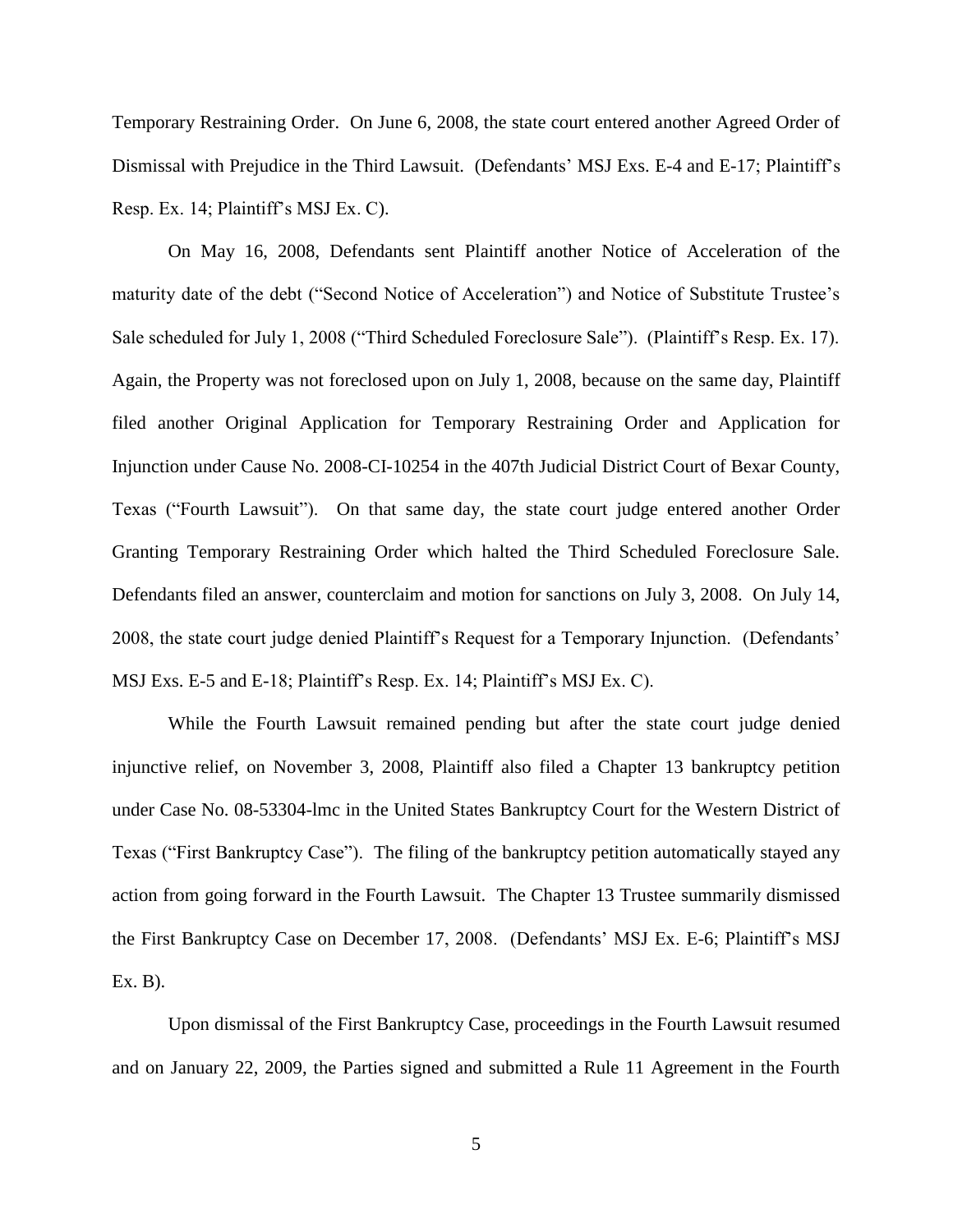Lawsuit. The state court judge signed the Rule 11 Agreement wherein Plaintiff acknowledged that he had "filed a total of six separate lawsuits to stop the foreclosure of the subject property; of which, two of the prior lawsuits were dismissed with prejudice," and agreed that "no further legal action will be taken by them [Plaintiff and his wife], their agents, or assigns or anyone on their behalf to obtain another TRO or to otherwise thwart or restrain [Defendants] . . . from foreclosing against the subject property." Additionally, the Parties agreed: (1) that the loan remained accelerated; (2) that the loan would proceed to Foreclosure Sale on March 3, 2009, absent reinstatement or payoff of the debt; and (3) that Defendants' would reconsider the borrowers for loan workout assistance if the borrowers provided the required paperwork to Defendants by January 31, 2009. (Defendants' MSJ Ex. 7). On January 19, 2009, the state court entered an Agreed Judgment and Order Granting Defendants' Motion for Sanctions and To Strike Pleadings which dismissed the Fourth Lawsuit with prejudice to refiling and barred Plaintiff or his wife from seeking further injunctive relief to stop the foreclosure sale against the subject property. (Defendants' Ex. E-8).

On January 2, 2009, Defendants again sent Plaintiff a Notice of Acceleration of the maturity date of the debt ("Third Notice of Acceleration") and Notice of Substitute Trustee's Sale scheduled for February 3, 2009 ("Fourth Scheduled Foreclosure Sale"). (Plaintiff's Resp. Ex. 17). However, for reasons not provided in the record, the Fourth Scheduled Foreclosure Sale did not take place. Thereafter, on March 11, 2009, Defendants sent Plaintiff another Notice of Acceleration of the maturity date of the debt ("Fourth Notice of Acceleration") and Notice of Substitute Trustee's Sale scheduled for May 5, 2009 ("Fifth Scheduled Foreclosure Sale"). (Plaintiff's Resp. Ex. 17).

Again, the Property was not sold at the Fifth Scheduled Foreclosure Sale but rather, on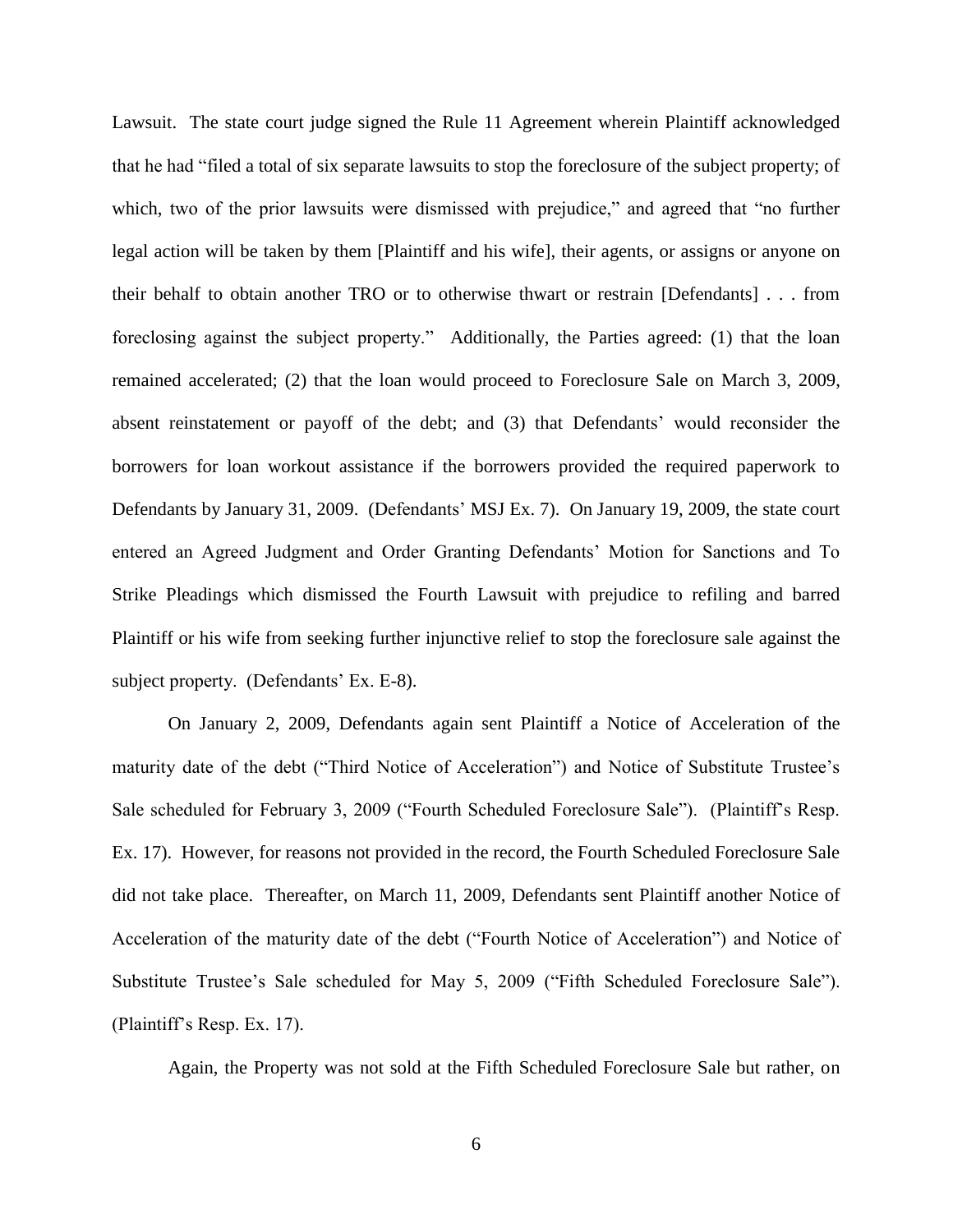May 4, 2009, the day before the Fifth Scheduled Foreclosure Sale, Plaintiff filed another Chapter 13 bankruptcy petition under Case No. 09-51676-lmc in the United States Bankruptcy Court for the Western District of Texas ("Second Bankruptcy Case") which halted the sale. The Chapter 13 Trustee summarily dismissed the Second Bankruptcy Case on July 13, 2009. (Defendants' MSJ Ex. E-9; Plaintiff's MSJ Ex. B).

On August 5, 2009, Defendants sent Plaintiff another Notice of Acceleration of the maturity date of the debt ("Fifth Notice of Acceleration") and Notice of Substitute Trustee Sale scheduled for September 1, 2009 ("Sixth Scheduled Foreclosure Sale"). (Plaintiff's Resp. Ex. 17). This time, however, the Sixth Scheduled Foreclosure Sale did not occur because Plaintiff's wife filed a Chapter 13 bankruptcy petition on September 1, 2009 under Case No. 09-53410-lmc in the United States Bankruptcy Court for the Western District of Texas ("Third Bankruptcy Case") which halted the Sixth Scheduled Foreclosure Sale. The Chapter 13 Trustee summarily dismissed the Third Bankruptcy Case on October 19, 2009, for failure to file documents. (Defendants' MSJ Ex. E-10; Plaintiff's MSJ Ex. B).

Thereafter, Defendants sent Plaintiff three more Notices of Acceleration of the maturity date of the debt ("Sixth, Seventh and Eighth Notices of Acceleration") and Notices of Substitute Trustee's Sale scheduling sales for January 5, 2010, March 2, 2010, and May 4, 2010, respectively ("Seventh, Eighth and Ninth Scheduled Foreclosure Sales"). (Plaintiff's Resp. Ex. 17). None of these scheduled foreclosure sales took place.

Rather, on May 20, 2010, Defendant sent Plaintiff a Special Forbearance Agreement which Plaintiff signed on June 2, 2010. The Agreement stated the following: (1) that the loan was currently due for 38 months; (2) Plaintiff agreed to pay certain seven separate payments by specific due dates in consideration for Defendants' forbearance for a period of time; and (3) that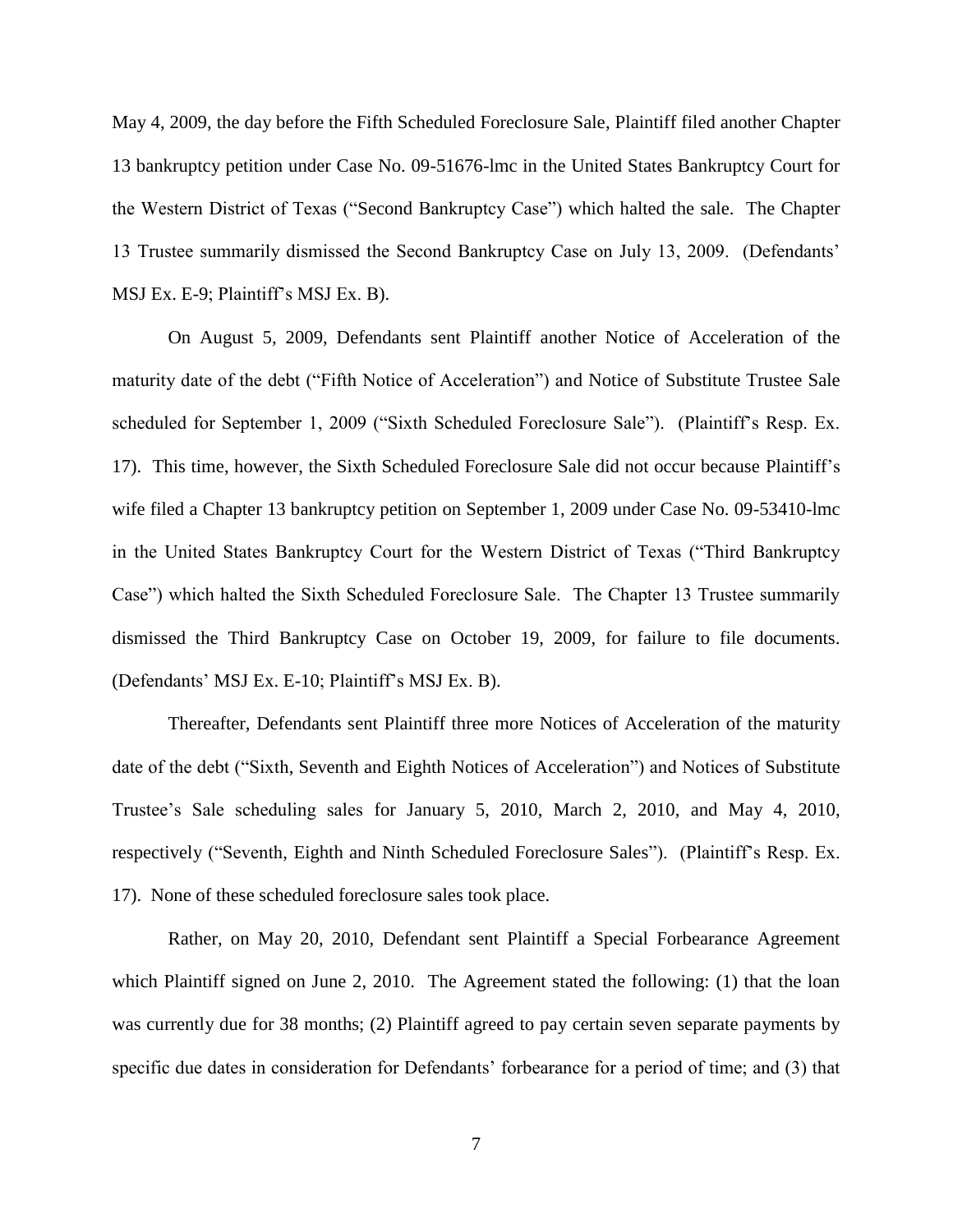Plaintiff could seek a loan modification during this time to help resolve financial hardship. (Defendants' MSJ Ex. A-5). The first payment required to be made on June 15, 2010, was rejected for insufficient funds and the summary judgment record reflects some confusion regarding whether that rejection was correct or, as Plaintiff avers, there was a discrepancy in the amount written on the check. (Defendants' MSJ Ex. D, pg. 148-149). Regardless, at that point, Defendants considered the Special Forbearance Agreement to have been breached. On June 22, 2010, Defendants sent Plaintiff a Monthly Mortgage Statement reflecting that total payment of \$114,889.42 (which includes overdue payment, current monthly charges and unpaid late charges) was due on July 1, 2010. This amount is less than the stated Unpaid Principal Balance of \$273,807.00. (Defendants' MSJ Ex. C).

On July 6, 2010, Plaintiff's wife filed another Chapter 13 bankruptcy petition under Case No. 10-52571-lmc in the United States Bankruptcy Court for the Western District of Texas ("Fourth Bankruptcy Case") which she voluntarily dismissed on August 30, 2010. (Defendants' MSJ Ex. E-11; Plaintiff's MSJ Ex. B). In the interim, on July 7, 2010, Defendants sent Plaintiff a notice of default and intent to accelerate the Note (the "Second Notice of Intent to Accelerate"). (Plaintiff's Resp. Ex. 17).

On September 2, 2010, Plaintiff resumed making payments under the Special Forbearance Agreement. Plaintiff tendered and Defendants accepted payments on September 2, 2010; October 1, 2010; November 1, 2010; December 1, 2010; January 1, 2011; and January 5, 2011. (Defendants' MSJ Exs. A, A-3, C, and D). During this time, Defendants also sent Plaintiff several Monthly Mortgage Statements which stated amounts due that were less than the Outstanding Principal Balance of the debt. These Monthly Mortgage Statements were sent to Plaintiff on September 3, 2010; November 2, 2010; and January 4, 2011. (Defendants' MSJ Ex.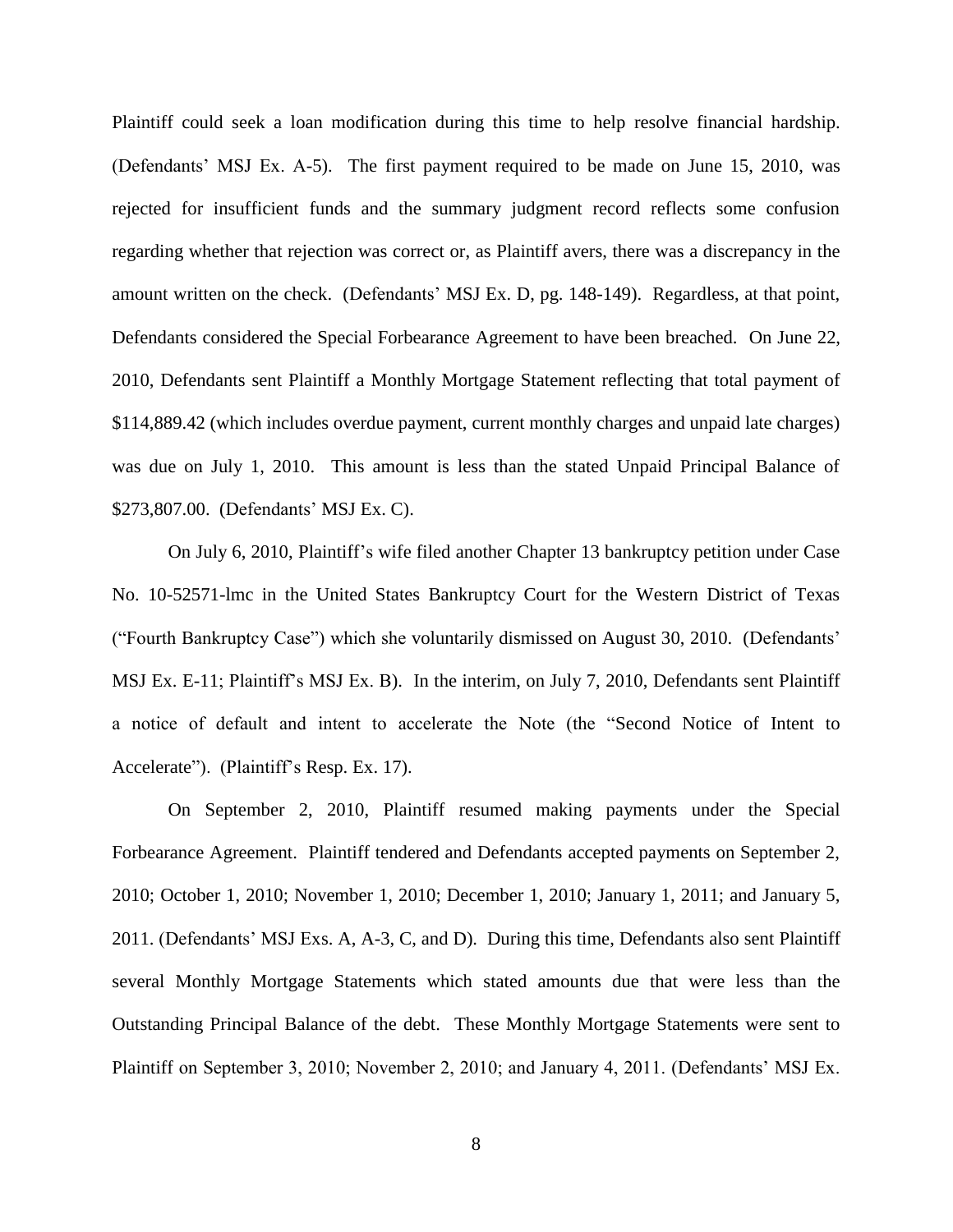C). Thereafter, between March 14, 2011 and December 29, 2011, Plaintiff submitted a number of loan modification applications and accompanying paperwork. (Defendants' MSJ Exs. A, A-5 and A-6; Plaintiff's Resp. Ex. 20). While the loan modification process was engaged, Defendants sent Plaintiff and his wife a Notice of Rescission of Acceleration of Loan Maturity dated May 4, 2011 which stated that Defendants "hereby rescind<sup>[]</sup> the notice of acceleration dated  $4/12/10$  and all prior notices of acceleration." (Defendants' MSJ Exs. B-1 and C; Plaintiff's Resp. Ex. 12).

Ultimately, it appears the Defendants could not complete a loan modification to the Plaintiff and on January 13, 2012, Defendants sent Plaintiff a Notice of Default and Intent to Accelerate the Note (the "Third Notice of Intent to Accelerate"). (Defendants' MSJ Ex. D; Plaintiff's Resp. Ex. 21). Thereafter, on February 13, 2012, Defendants sent Plaintiff a Notice of Acceleration of the maturity date of the debt ("Ninth Notice of Acceleration") and Notice of Substitute Trustee's Sale scheduled for March 6, 2012 ("Tenth Scheduled Foreclosure Sale"). (Plaintiff's Resp. Ex. 22).

On February 24, 2012, Plaintiff filed another state court lawsuit under Cause No. 2012- CI-02987 in the 131st Judicial District Court of Bexar County, Texas ("Fifth Lawsuit") asserting identical arguments to those made in this adversary proceeding. On August 31, 2012, Defendants removed the case to United States District Court for the Western District of Texas and it was assigned Case No. 5:12-cv-00819-FB. (Defendants' MSJ Ex. E-12). On August 29, 2013, Judge Biery denied Plaintiff's request for a temporary restraining order to halt the Eleventh Scheduled Foreclosure Sale holding that Plaintiff failed to show a substantial likelihood of success on the merits based on the statute of limitations. (Defendants' MSJ Ex. E-14). On August 8, 2013, Defendants sent Plaintiff a Notice of Acceleration of the maturity date of the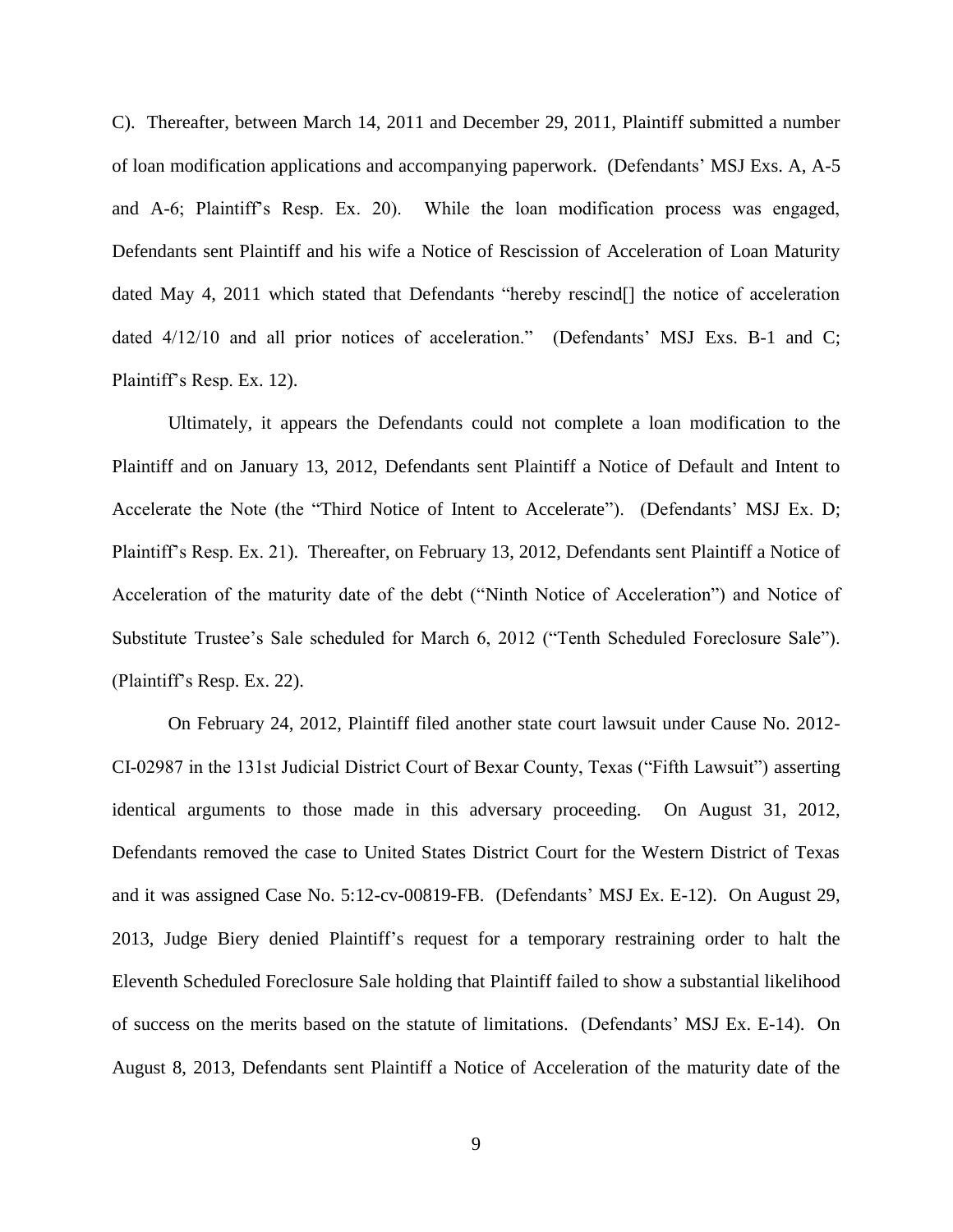debt ("Tenth Notice of Acceleration") and Notice of Substitute Trustee's Sale scheduled for September 3, 2013 ("Eleventh Scheduled Foreclosure Sale"). (Plaintiff's Resp. Ex. 23). The Eleventh Scheduled Foreclosure Sale did not take place, however, because on September 2, 2013, the day before the Eleventh Scheduled Foreclosure Sale, Plaintiff filed his current Chapter 13 bankruptcy petition which halted the sale. Judge Biery entered an Order of Stay in the Fifth Lawsuit on September 9, 2013, due to the current bankruptcy filing. (Defendants' MSJ Ex. 13).

On October 2, 2013, Plaintiff filed his Original Complaint to Determine the Extent and Validity of Lien, To Quiet Title, For Equitable Damages, For Attorney's Fees and Costs, and For Declaratory Judgment (ECF No. 1). In his Complaint, Plaintiff alleges that the statute of limitations for enforcing a lien on real property has expired under Texas Civil Practice and Remedies Code § 16.035. Additionally, Plaintiff alleges that the statute of limitations for enforcement and collection of the Note has expired under Texas Business and Commerce Code § 3.118. As such, Plaintiff seeks a declaratory judgment quieting title to the Property by removing the lien created by the Deed of Trust and barring enforcement of the Note.

Defendants filed their Original Answer on November 1, 2013 (ECF No. 5). Defendants then filed their Motion for Summary Judgment (ECF No. 8) on December 11, 2013, and Plaintiff filed his Response to Defendants' Motion for Summary Judgment on January 9, 2014 (ECF No. 14). Plaintiff also filed his own Cross Motion for Summary Judgment (ECF No. 21) on January 15, 2014, to which Defendants filed their Response to Plaintiff's Cross Motion for Summary Judgment (ECF No. 28) on January 23, 2014. On January 30, 2014, Plaintiff filed his Reply to Defendants' Response to Plaintiff's Cross Motion for Summary Judgment (ECF No. 34). This Court conducted a hearing on both parties' summary judgment motions on March 6, 2014, before taking the matter under advisement.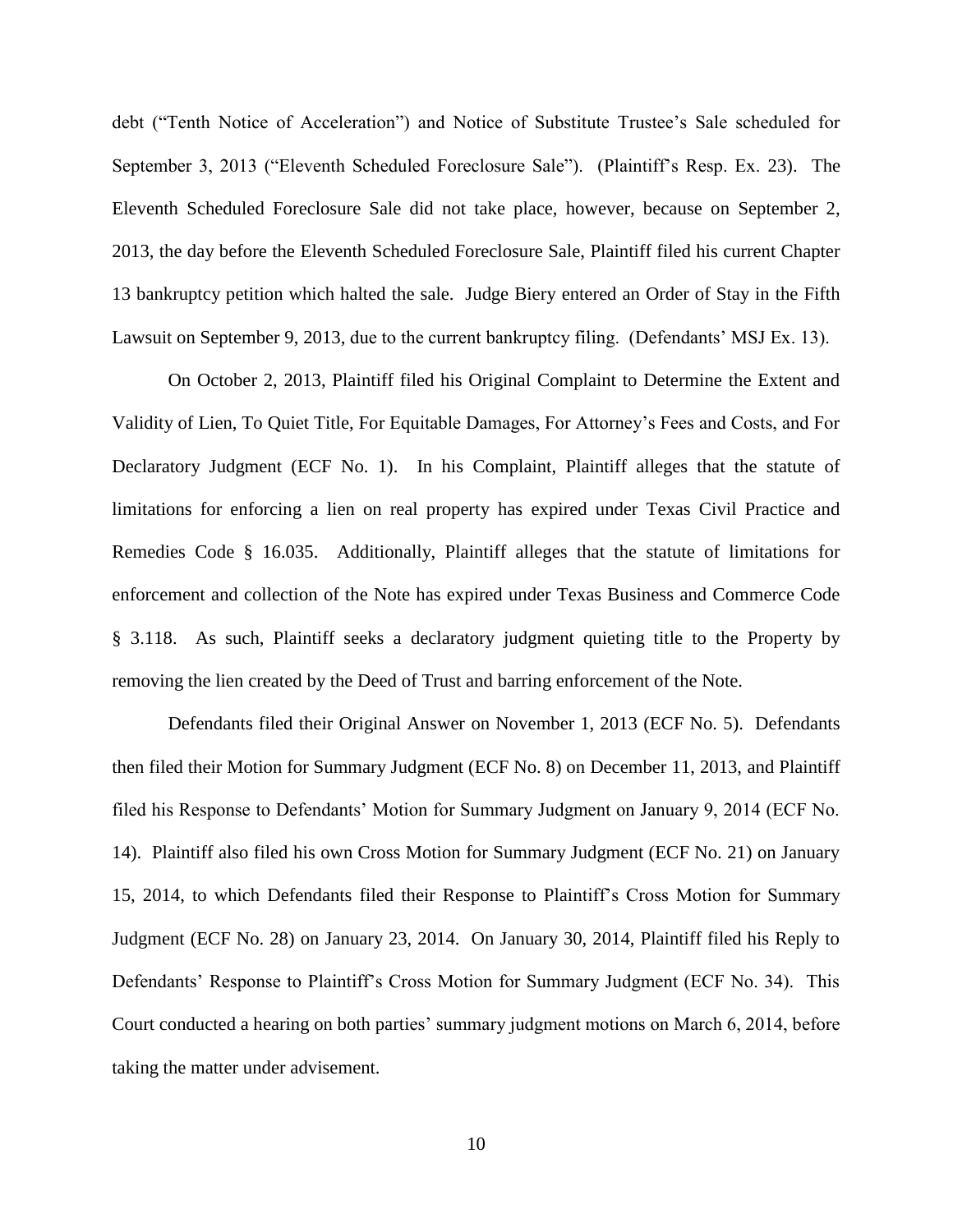#### **OVERVIEW OF PARTIES' CONTENTIONS**

#### **I. Defendants' Summary Judgment Motion**

Defendants urge summary judgment in their favor on two bases – first, that the lien and Note remain valid and enforceable and second, that Plaintiff is precluded from asserting his limitations claim by the doctrine of promissory estoppel. Further, Defendants raise the affirmative defense of fraud to prevent the running of limitations in their Response to Plaintiff's Cross Motion for Summary Judgment.

### A. Validity and Enforceability of the Lien and Note

Defendants argue that the lien and Note are still valid and enforceable because the applicable statutes of limitations have not expired. First, Defendants assert that acceleration of the loan maturity date did not occur in 2007. Second, Defendants argue that, even assuming acceleration did occur in 2007, such acceleration was waived or abandoned by any or all of the following actions: (1) entering into the 2010 Special Forbearance Agreement with Plaintiff; (2) accepting payments in connection with the loan in 2010; (3) representing to Plaintiff in 2010 and early 2011 that he did not owe the entire unpaid loan balance immediately; and (4) expressly rescinding all prior accelerations by sending a "Rescission of Accelerated Loan Maturity" to Plaintiff in 2011. Third, Defendants argue that the applicable statutes of limitations were repeatedly tolled by Plaintiff's numerous bankruptcy filings and state court litigation.

## B. Affirmative Defenses of Promissory Estoppel and Fraud

Defendants also argue that the doctrines of promissory estoppel and fraud preclude Plaintiff from invalidating the lien and Note. Defendants posit that Plaintiff's concurrence with numerous Rule 11 Agreements and Agreed Judgments in state court litigation as well as knowing, fraudulent representations in his loan modification applications prevent him from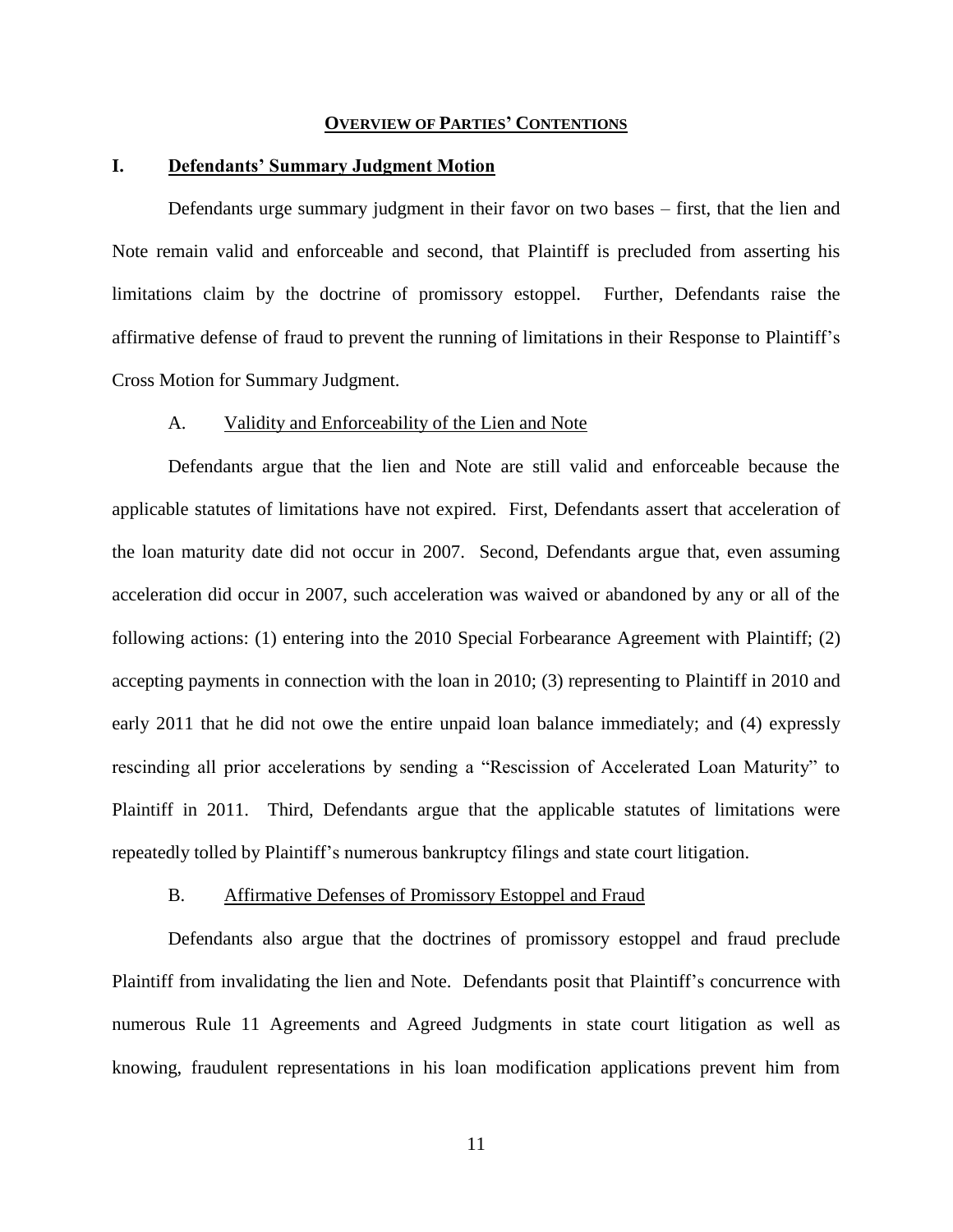invalidating the lien and Note on an equitable basis. Defendants argue that they reasonably and substantially relied on these representations to their own substantial and definite injury because Defendants risked invalidation of their lien and Note each time they elected not to proceed to foreclosure. Therefore, Defendants urge that injustice may only be avoided by enforcing Plaintiff's promises and preventing him from benefitting from his litigation tactics and misrepresentations by receiving a free house.

## **II. Plaintiff's Response and Cross Motion for Summary Judgment**

In response to Defendants' Motion for Summary Judgment, Plaintiff argues that Defendant is not entitled to summary judgment because (1) the statute of limitations has expired on both validity of the lien and enforceability of the Note; and (2) Defendants may not prevail on a claim of promissory estoppel against Plaintiff because Defendants did not detrimentally rely on any of his promises or agreements. Additionally, Plaintiff moved for summary judgment in his favor by relying on his argument that the applicable limitation periods have expired to enforce the lien or the Note – even accounting for the amount of time tolled by his numerous bankruptcy filing and state court litigation.

## A. Validity and Enforceability of the Lien and Note

First, Plaintiff argues that Defendants accelerated the loan in 2007 by recording the Notice of Substitute Trustee's Sale scheduling the First Scheduled Foreclosure Sale. Second, Plaintiff argues that, even if the loan was not accelerated until 2008, the limitations have still expired on the enforceability of the lien. Third, Plaintiff contends that Defendants did not effectively abandon acceleration of the loan at any time because: (1) the Forbearance Agreement was conditional and does not reflect an express intent or stipulation to rescind acceleration; (2) the Forbearance Agreement does not comply with the Statute of Frauds; and (3) Defendants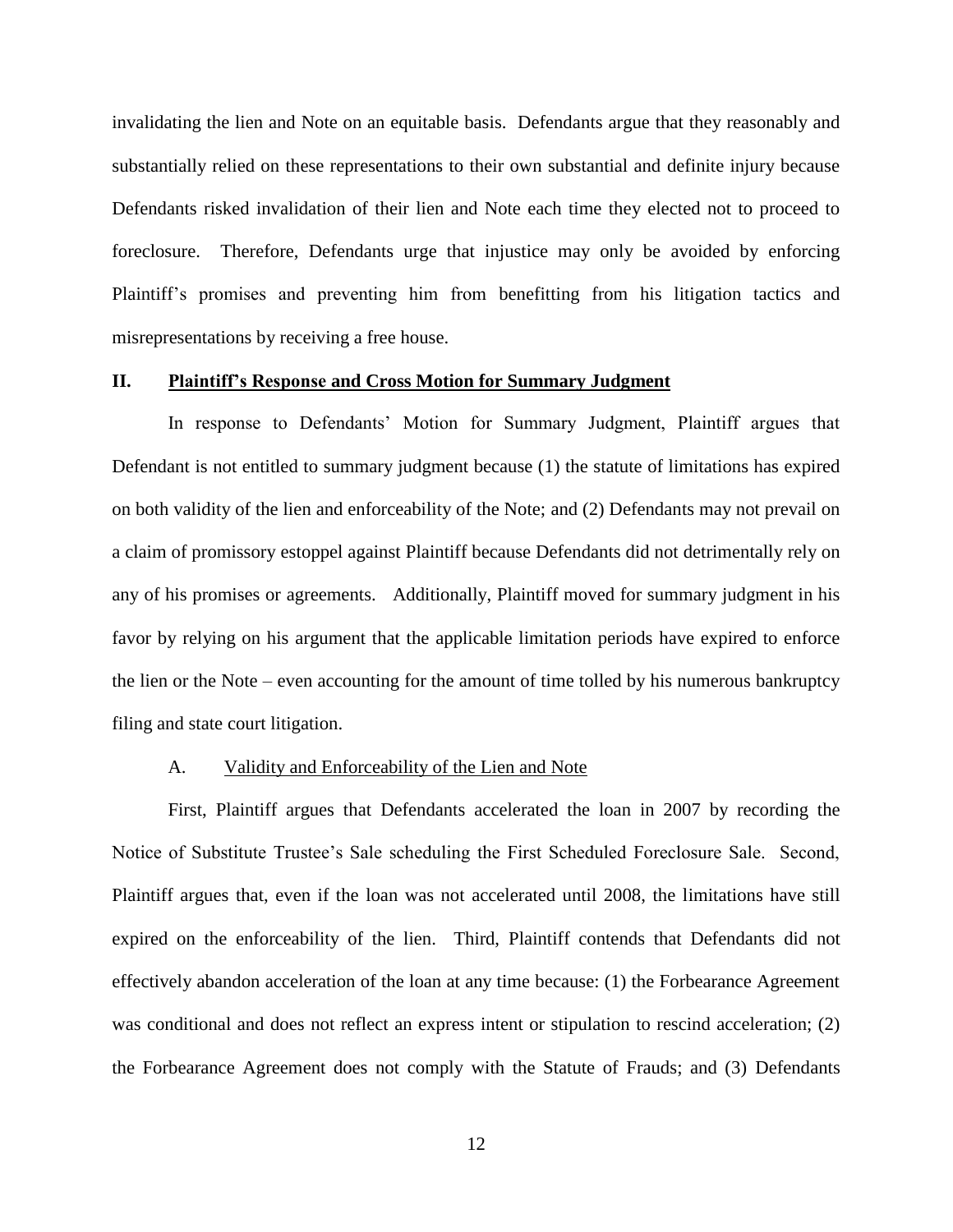could not unilaterally abandon acceleration through the 2011 Notice of Rescission because Plaintiff had already detrimentally relied on the acceleration. Plaintiff urges that unilateral rescission only served to deprive Plaintiff of his statute of limitations defense but did not include any consideration from Defendants, such as reinstatement of the Note. Further, Plaintiff agrees that the applicable statutes of limitations are tolled by his state court and bankruptcy filings but argues that – even accounting for tolling – those limitations have expired.

## B. Affirmative Defenses of Promissory Estoppel and Fraud

With regards to Defendants' affirmative defenses of promissory estoppel and fraud committed by Plaintiff, Plaintiff argues that Defendants were never induced to change their position for the worse because they continued to attempt foreclosure. Rather, Plaintiff alleges that he was attempting to resolve the default but that Defendants' continued attempts at foreclosure required him to repeatedly file state court litigation and bankruptcy in an attempt to stall any sale – regardless of the Rule 11 Agreements or Agreed Judgments he entered into. Additionally, Plaintiff argues that Defendants were fully aware of Plaintiff's disbarment at the time he submitted the loan modification documents and therefore, Defendants could not have reasonably relied on his misrepresentations.

#### **ANALYSIS**

The parties have raised three separate issues for the Court to consider on summary judgment: (1) whether the statutes of limitations have expired on Defendants' ability to enforce the Note and lien created by the Deed of Trust; (2) whether Plaintiff is barred from asserting his limitations defense on the basis of promissory estoppel; and (3) whether Plaintiff is barred from asserting his limitations defense on the basis of fraud. Should Defendants prevail on any one of these issues, summary judgment must be granted in favor of Defendants and conversely, Plaintiff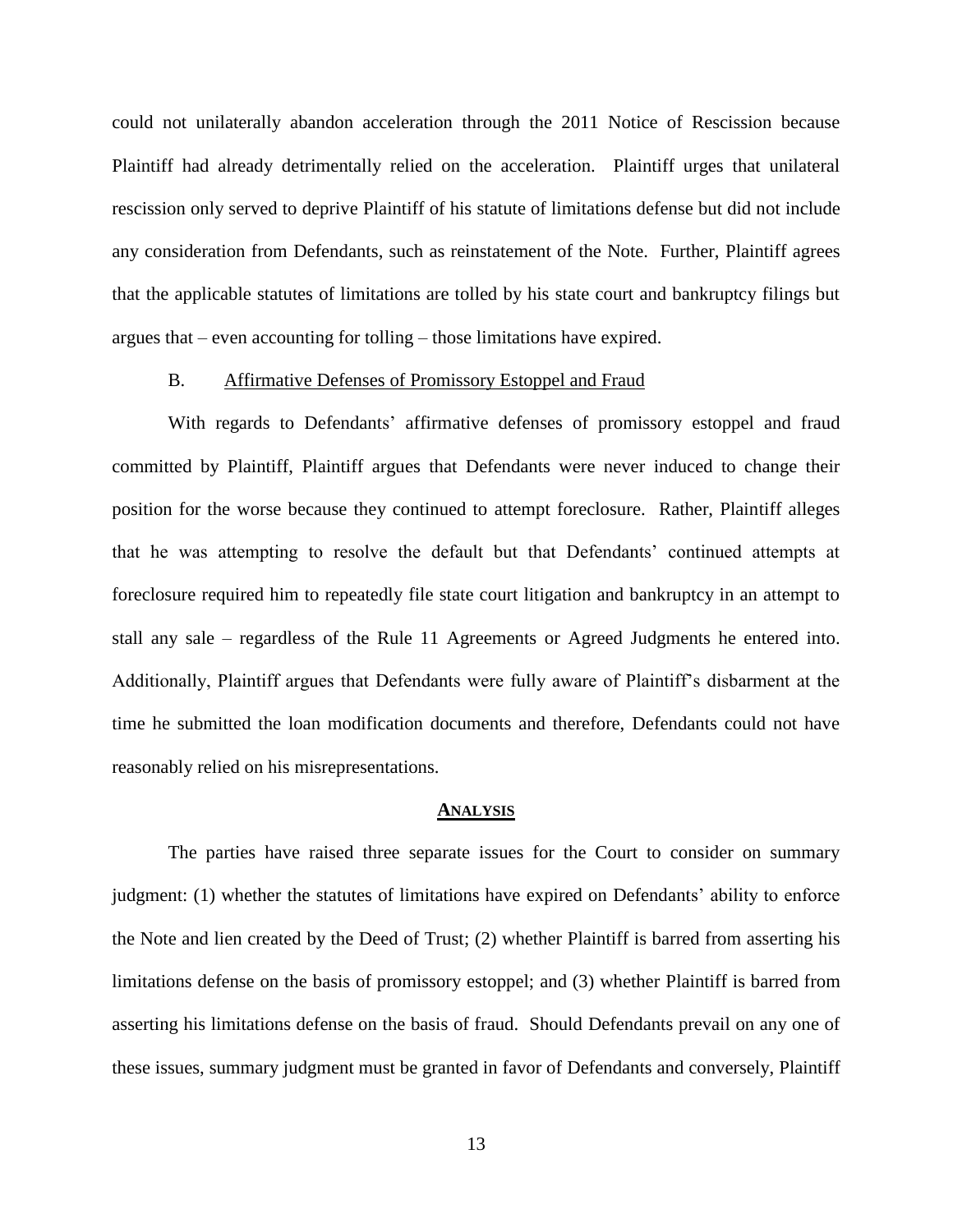must prevail on all three issues in order to prevail on summary judgment. The Court finds that Defendants are entitled to summary judgment on the issue of abandonment and holds that acceleration was abandoned by the parties on June 2, 2010. As such, Defendants are entitled to enforce the lien and Note because the statutes of limitations have not expired. Because the Court finds that Defendants are entitled to summary judgment on the basis of abandonment, the Court will not address Defendants' arguments regarding promissory estoppel and fraud.

#### **I. Summary Judgment Standard**

Summary judgment is appropriate "if the pleadings, depositions, answers to interrogatories, and admissions on file, together with the affidavits, if any, show that there is no genuine issue as to any material fact and that the moving party is entitled to a judgment as a matter of law." Fed. R. Civ. P. 56(c); *Celotex Corp. v. Catrett*, 477 U.S. 317, 322 (1986). Bankruptcy Rule 7056 applies Rule 56(c) of the Federal Rules of Civil Procedure to adversary proceedings. If summary judgment is appropriate, the Court may resolve the case as a matter of law. *Celotex Corp.*, 477 U.S. at 323; *Blackwell v. Barton*, 34 F.3d 298, 301 (5th Cir. 1994). The Fifth Circuit has stated "[t]he standard of review is not merely whether there is a sufficient factual dispute to permit the case to go forward, but whether a rational trier of fact could find for the non-moving party based upon evidence before the court." *James v. Sadler*, 909 F.2d 834, 837 (5th Cir. 1990) (citing *Matsushita Elec. Indus. Co., Ltd. v. Zenith Radio Corp.*, 475 U.S. 574, 586 (1986)).

To the extent that the non-moving party asserts the existence of factual disputes, the evidence offered by the non-moving party to support those factual contentions must be of sufficient quality so that a rational fact finder might, at trial, find in favor of the non-moving party. *Matsushita,* 475 U.S. at 585–87 (1986) (non-moving party "must do more than simply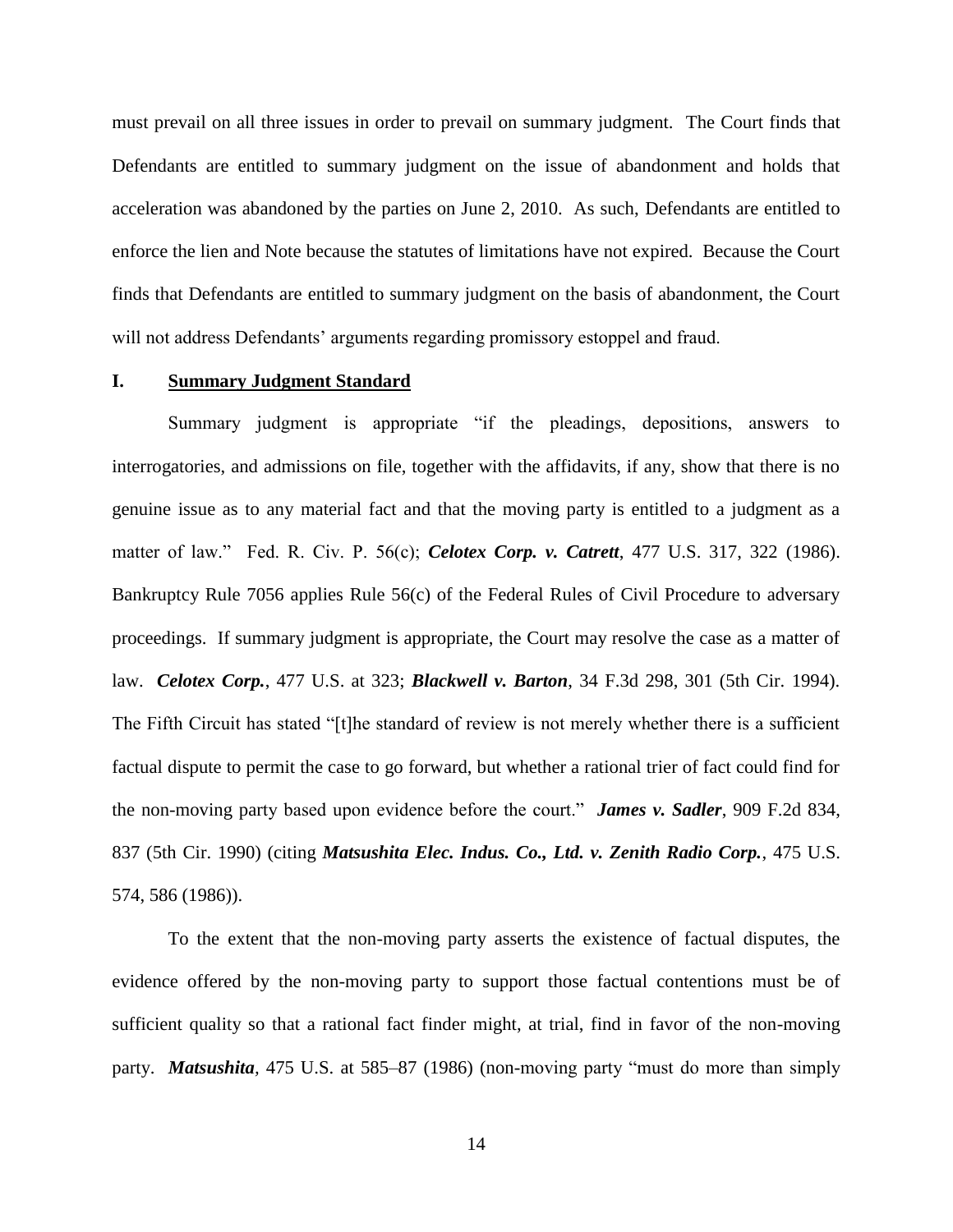show that there is some metaphysical doubt as to material facts"); *Anderson v. Liberty Lobby, Inc.*, 477 U.S. 242, 249–50 (1986) ("adverse party's response . . . must set forth specific facts showing that there is a genuine issue for trial"). If the record "taken as a whole, could not lead a rational trier of fact to find for the non-moving party, then there is no genuine issue for trial." *LeMaire v. Louisiana*, 480 F.3d 383, 390 (5th Cir. 2007). In determining whether a genuine issue of material fact exists, the nonmoving party must respond to a proper motion for summary judgment with specific facts demonstrating that such genuine issue exists. A genuine issue of material fact is not raised by mere conclusory allegations or bald assertions unsupported by specific facts. *Leon Chocron Publcidad Y Editoria, S.A. v. Jymm Swaggart Ministries*, 990 F.2d 1253 (5th Cir. 1993).

## II. **Statute of Limitations**

 $\overline{a}$ 

Plaintiff bases the whole of his Cross Motion for Summary Judgment on the argument that the applicable four and six-year statutes of limitations to (1) enforce the lien on real property, and (2) enforce collection on the Note, have expired. In response, Defendants argue in their Motion for Summary Judgment that neither of the limitation periods have expired because the parties abandoned any acceleration of the debt before expiration of the applicable limitations period.

Section 16.035 of the Texas Civil Practice and Remedies Code<sup>5</sup> provides the statute of limitations for enforcement of a lien in certain scenarios, stating:

(a) A person must bring suit for the recovery of real property under a real property lien or the foreclosure of a real property lien not later than four years after the day the cause of action accrues.

(b) A sale of real property under a power of sale in a mortgage or deed of trust that creates a real property lien must be made not later than four years after the day the cause of action accrues.

<sup>&</sup>lt;sup>5</sup> Unless otherwise note, "§ 16.035" shall refer to Texas Civil Practice and Remedies Code § 16.035.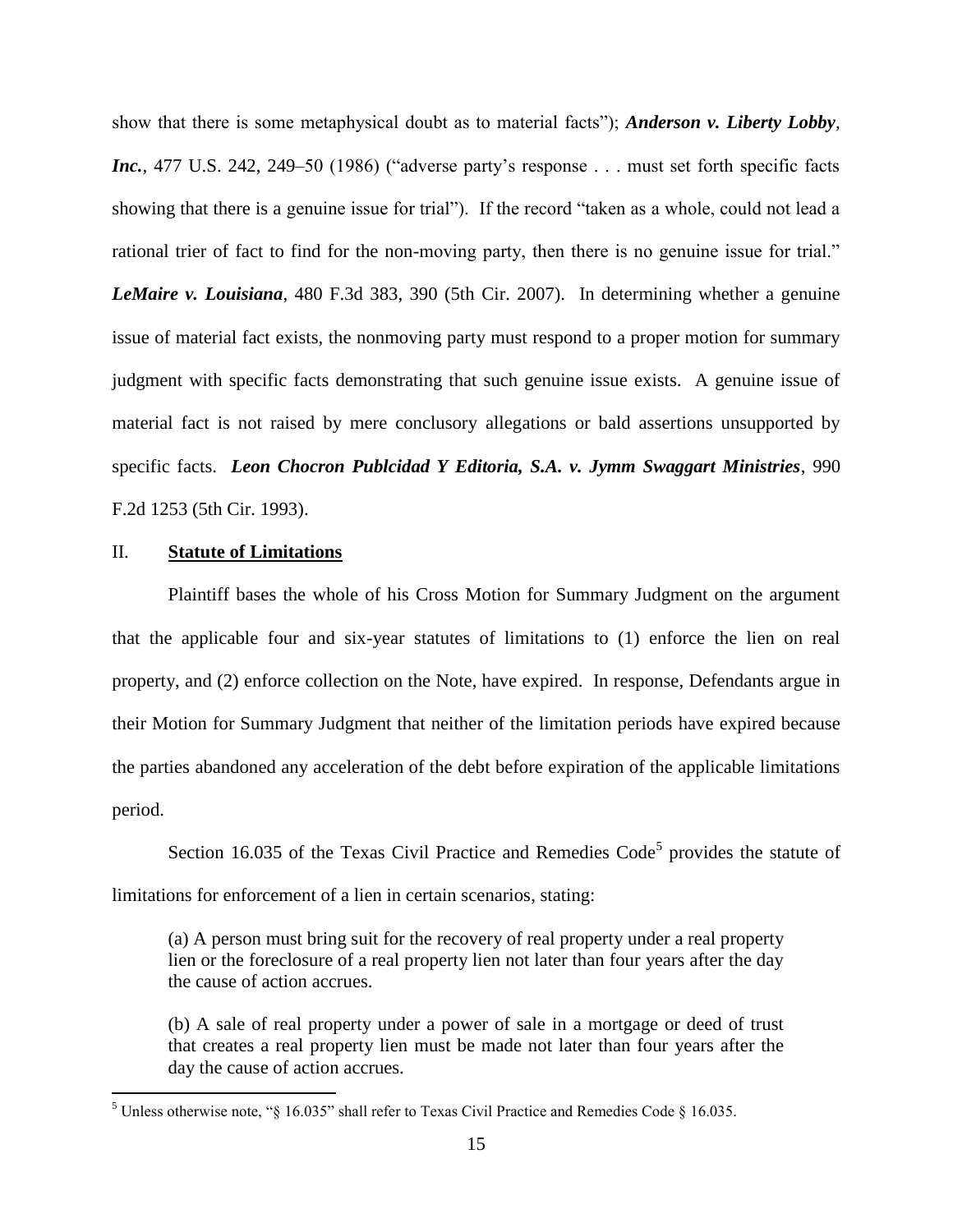(c) The running of the statute of limitations is not suspended against a bona fide purchase for value, a lienholder, or a lessee who has no notice or knowledge of the suspension of the limitations period and who acquires an interest in the property when a cause of action on an outstanding real property lien has accrued for more than four years, except as provided by:

(1) Section 16.062, providing for suspension in the event of death; or (2) Section 16.063, providing for recorded extensions of real property

liens.

(d) On the expiration of the four-year limitations period, the real property lien and a power of sale to enforce the real property lien become void.

(e) If a series of notes or obligations or a note or obligation payable in installments is secured by a real property lien, the four-year limitations period does not begin to run until the maturity date of the last note, obligation or installment.

(f) The limitations period under this section is not affected by Section 3.118, Business & Commerce Code.

Tex. Civ. Prac. & Rem. Code § 16.035(a)-(f)(2013). Thus, Texas state law provides a four-year

limitations period on enforcement of a real property lien once the cause of action has accrued.

Id.

 $\overline{a}$ 

Section 3.118(a) of the Texas Business and Commerce Code $<sup>6</sup>$  provides the statute of</sup>

limitations to enforce the obligation of a party to pay on a note payable at a definite time, stating:

(a) Except as provided in Subsection E [relating to certificate of deposits], an action to enforce the obligation of a party to pay a note payable at a definite time must be commenced within six years after the due date or dates stated in the note or, if a due date is accelerated, within six years after the accelerated due date.

Tex. Bus. & Com. Code § 3.118(a)(2013). Thus, Texas state law provides a six-year

limitations period on enforcement of the Note itself from the accelerated due date.

Under Texas law, default does not ipso facto start limitations running on a note or deed of

trust containing an optional acceleration clause. *Holy Cross Church of God in Christ v. Wolf*,

 $6$  Unless otherwise noted, "§ 3.118" shall refer to Texas Business and Commerce Code § 3.118.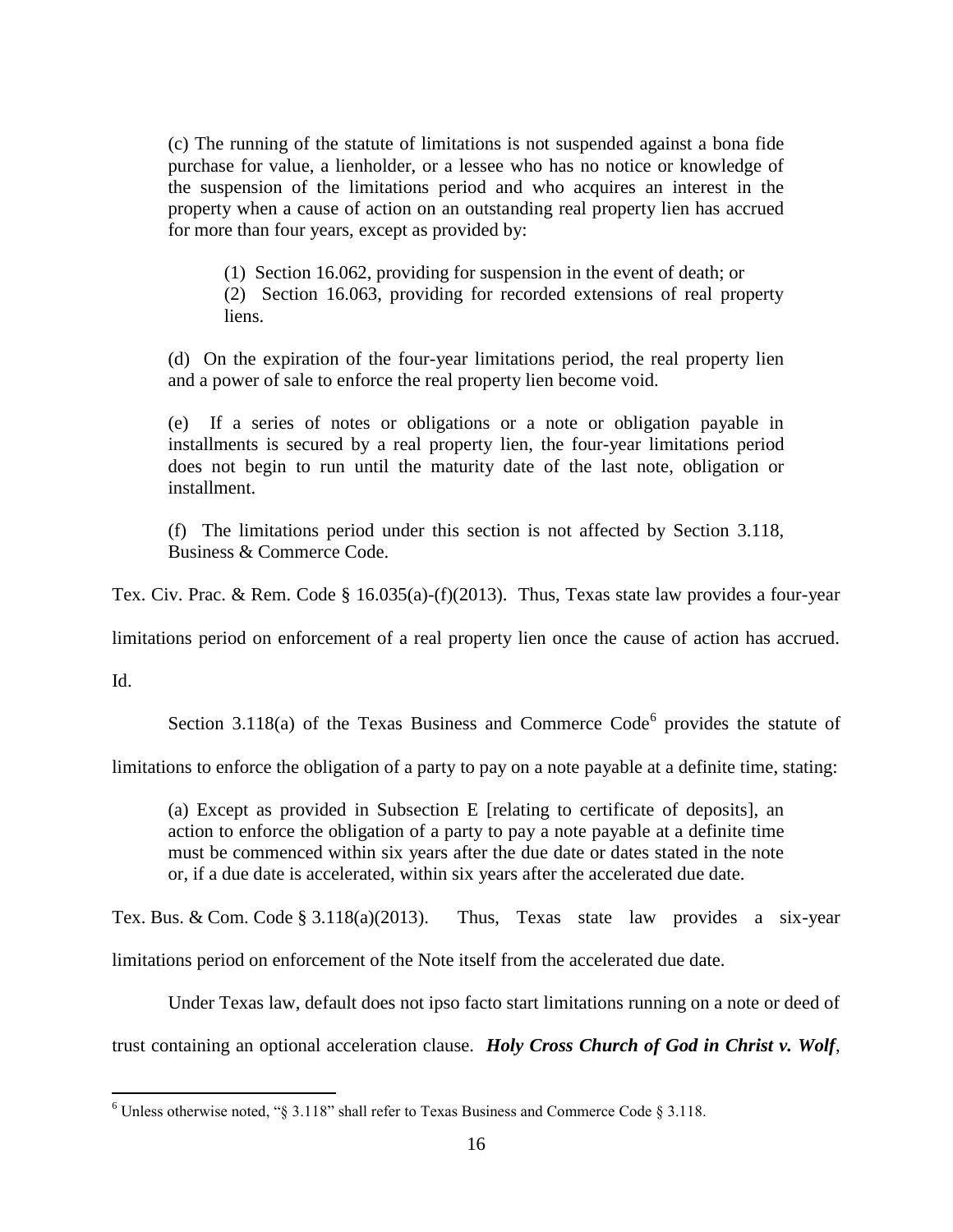44 S.W.3d 562, 566 (Tex. 2001) (citing *Hammann v. H.J. McMullen & Co.*, 62 S.W.2d 59, 61 (Tex. 1933) and *Curtis v. Speck*, 130 S.W.2d 348, 351 (Tex. Civ. App. – Galveston 1939, writ ref'd)). Rather, the holder must actually exercise its option to accelerate in order for the cause of action to accrue. *Id.* Once acceleration has occurred, and thus, the cause of action accrued, limitations begin to run under both § 16.035 and § 3.188.

A default and accrual of the cause of action may be obviated at a later date if an abandonment of the previous acceleration occurs. *Holy Cross*, 44 S.W.2d at 566-67 (citing *City Nat'l Bank v. Pope*, 260 S.W. 903, 905 (Tex. Civ. App. – San Antonio 1924, no writ); *San Antonio Real Estate, Bldg. & Loan Ass'n v. Stewart*, 61 S.W. 386, 388 (Tex. 1901); *Denbina v. City of Hurst*, 516 S.W.2d 460, 463 (Tex. Civ. App. – Tyler 1974, no writ)). Additionally, in calculating whether the statute of limitations has expired, Texas law provides that such limitations are tolled where the pendency of legal proceedings prevent a person from exercising his legal remedy. *Hughes v. Mahoney & Higgins*, 821 S.W.2d 154, 157 (Tex. 1991) (citations omitted). Thus, the linchpin question the Court must determine is whether Defendants are entitled to summary judgment because they abandoned acceleration of the debt.<sup>7</sup>

## A. Abandonment of Acceleration

 $\overline{a}$ 

Defendants argue that the parties abandoned acceleration of the debt between May 20, 2010, and May 4, 2011, listing the following seven actions by the parties that qualify, individually or as a whole, as abandonment of acceleration:

1) Forbearance Agreement executed May 20, 2010, by Plaintiff and Defendants

 $<sup>7</sup>$  The parties disagree on the initial date of accrual of the cause of action and therefore, the time at which limitations</sup> began to run. Plaintiff asserts that the cause of action accrued on September 24, 2007 – the date Defendants filed the First Notice of Substitute Trustee's Sale. Defendants argue that the cause of action accrued on January 11, 2008 – the date Defendants sent the First Notice of Acceleration. Because the Court finds that acceleration was abandoned within four years of both dates, the Court need not determine on which date of the two the cause of action first accrued.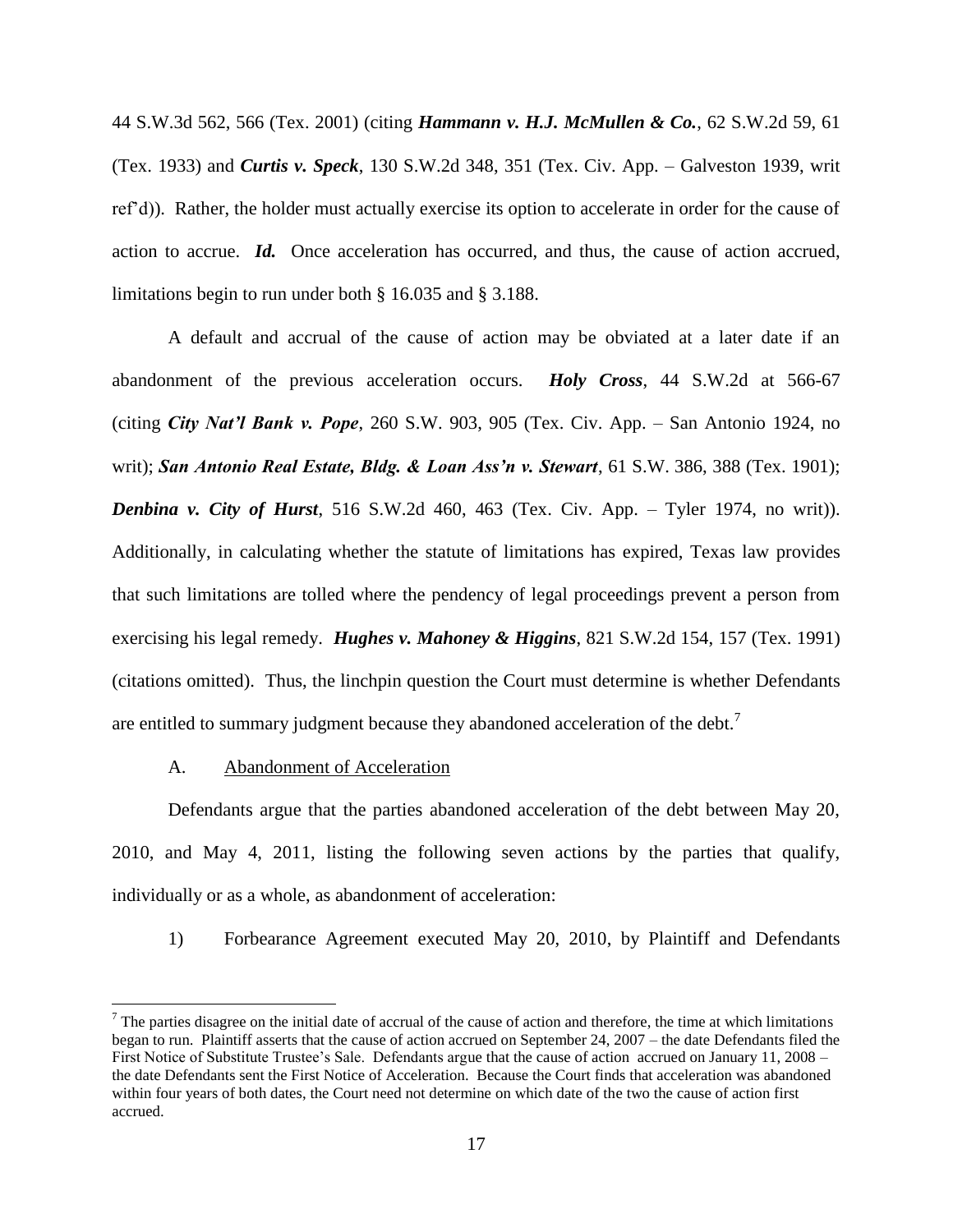stating: "Currently, your loan is due for 38 installments, from April 01, 2007 through May 01, 2010." (Defendants' MSJ Ex. A-5).

- 2) Monthly Mortgage Statement dated June 22, 2010 stating that the loan is due for \$114,889.42, which is less than the total amount due for the entire debt.
- 3) Tender and acceptance of payments in September, October, November, and December 2010, as well as January  $2011<sup>8</sup>$ , that were applied to the borrower's account.
- 4) Monthly Mortgage Statement dated September 3, 2010, stating that the loan is due for \$111,234.78, which is less than the total amount due for the entire debt.
- 5) Monthly Mortgage Statement dated November 2, 2010, stating that the loan is due for \$110,815.92, which is less than the total amount due for the entire debt.
- 6) Monthly Mortgage Statement dated January 4, 2011, stating that the loan is due for \$111,385.92, which is less than the total amount due for the entire debt.
- 7) Written Rescission of Acceleration of Loan Maturity dated May 4, 2011, stating that Defendants "hereby rescind the notice of acceleration dated 4/12/2010 and all prior notices of acceleration." Defendants also reserved the right to accelerate the loan in the future.

In response, Plaintiff asserts that none of these actions indicate abandonment of acceleration because the lender's intentions in taking these actions were unclear. Rather, Plaintiff asserts that the Forbearance Agreement reflected "no intent or express stipulation of Defendants to waive their rights or undo what had already been done with respect to acceleration of the note in 2007." (See Plaintiff's Response, ECF No. 14). Additionally, Plaintiff asserts that the Forbearance Agreement is unenforceable because it fails to comply with the Statute of

 $\overline{a}$ 

<sup>&</sup>lt;sup>8</sup> The January 2011 payment was not applied to borrower's account because it was returned for insufficient funds.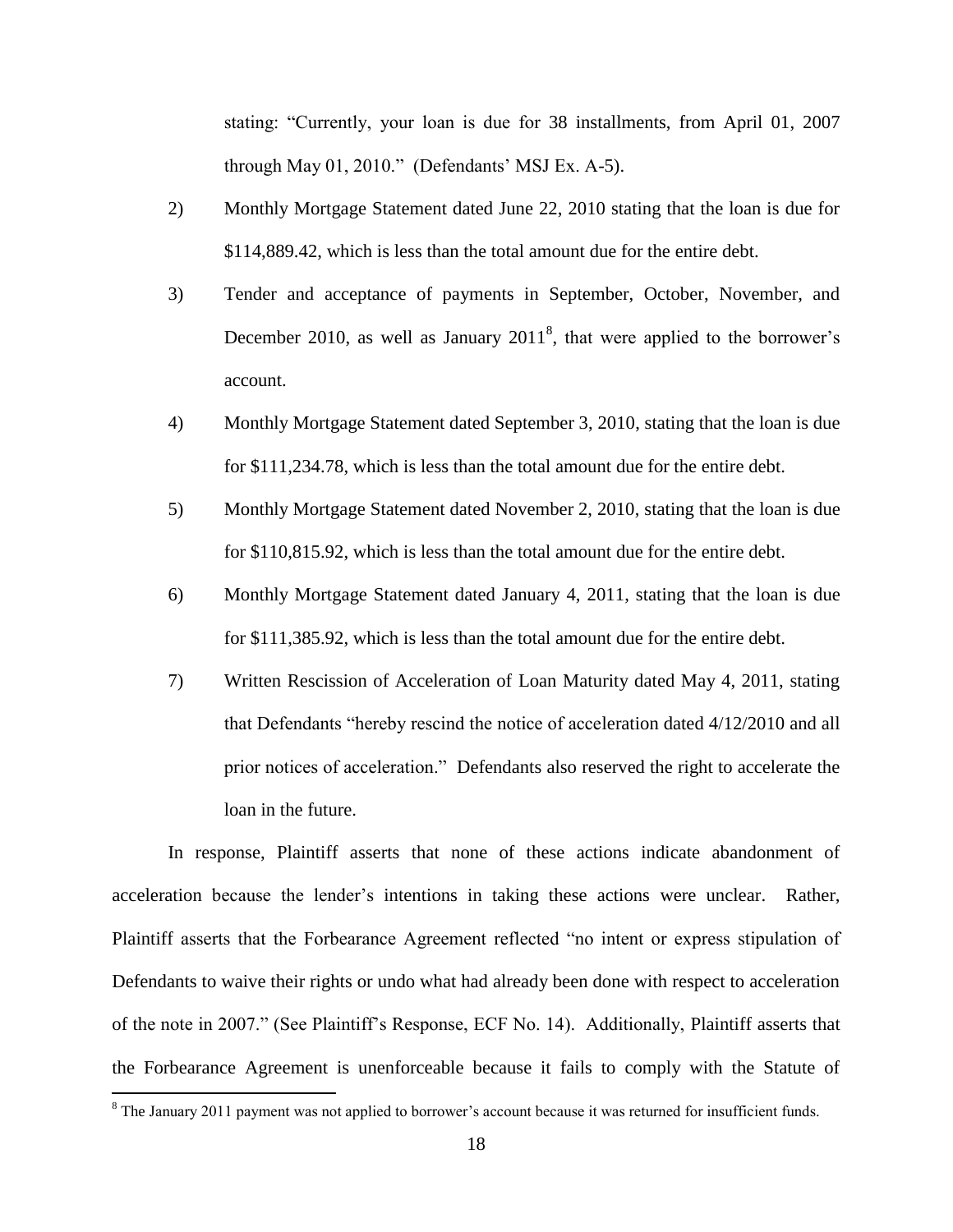Frauds. Finally, Plaintiff argues that Defendants may not unilaterally abandon acceleration because Plaintiff detrimentally relied on such acceleration.

It is a well-established principal in Texas that acceleration can be abandoned by agreement or other action of the parties. *Khan v. GBAK Props., Inc.*, 371 S.W.3d 347, 353 (Tex. App. – Houston [1st Dist.] 2012, no pet.); *Holy Cross*, 44 S.W.3d at 567 (citing *Stewart*, 61 S.W. at 388 (explaining that the parties' agreement or actions can "have the effect of obviating the default and restoring the contract to its original condition as if it had not been broken")). "Abandonment of acceleration has the effect of restoring the contract to its original condition, including restoring the note's original maturity date." *Khan*, 371 S.W.3d at 353. There is no requirement in Texas that any agreement to abandon acceleration must be in writing or that it is subject to the Statute of Frauds. *Id.* at 356. Rather, because the parties may accomplish abandonment by their actions alone, no agreement in writing is necessary. *Id.* (citing *Stewart*, 61 S.W. at 388); *Santibanez v. Saxon Mortg. Inc.*, 2012 WL 3639814, at \*2-3 (Tex. App. – Eastland Aug. 23, 2012, no pet.). Acceleration, however, may not be abandoned unilaterally where the borrower has detrimentally relied upon the acceleration. *Swoboda v. Wilshire Credit Corp.*, 975 S.W.2d 770, 776-77 (Tex. App. – Corpus Christi 1998, *reh'g denied, pet. denied*) *disapproved of on other grounds by Holy Cross*; *Callan v. Deutsche Bank Trust Co. Americas*, 2014 WL 1314831, at \*5-6 (S.D. Tex. March 27, 2014). Courts have held, however, that abandonment may be demonstrated through the actions of the parties, even without express agreement from the borrower. *Clawson v. GMAC Mortg., LLC*, 2013 WL 1948128, at \*4 (S.D. Tex. May 9, 2013) ("*Stewart* does not preclude a note holder from abandoning acceleration without express agreement from the borrower.") (citing *Holy Cross*, 44 S.W.3d at 566-67 (noting holder's ability to abandon acceleration by continuing to accept payments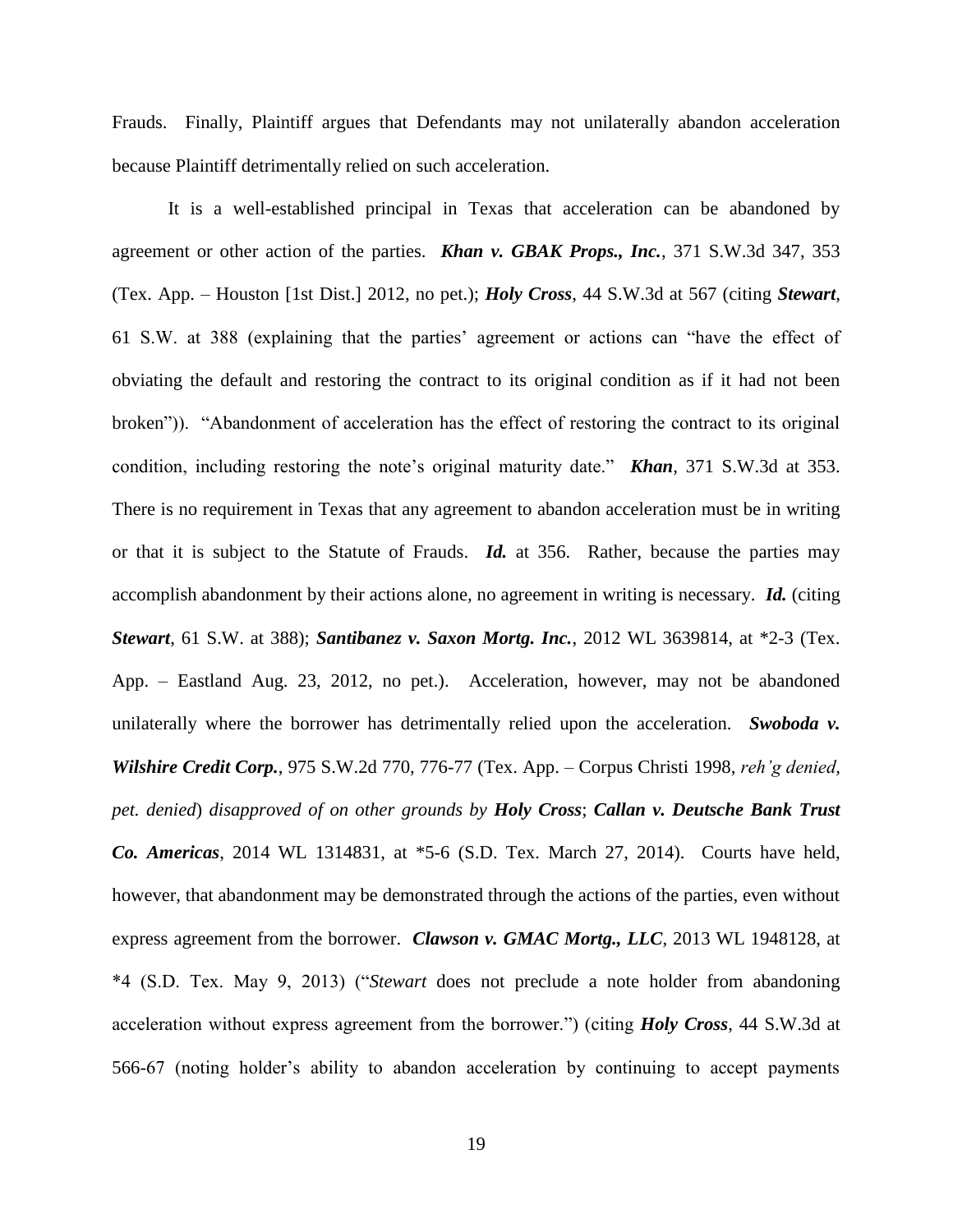without exacting available remedies); **Khan**, 371 S.W.3d at 356 ("[I]f an agreement abandoning acceleration had to be in writing, then the parties would not be able to do it by their actions alone, as *San Antonio Real-Estate* holds."); *Denbina v. City of Hurst*, 516 S.W.2d 460, 463 (Tex. Civ. App. – Tyler 1974, no writ) (finding that a note holder abandoned acceleration when it took a non-suit on a counterclaim); *Santibanez*, 2012 WL 3639814 at\*2).

Here, the Court agrees with Defendants and holds that, as a matter of law, the parties abandoned any acceleration prior to May 20, 2010, because: (1) the parties' actions in the Forbearance Agreement establish abandonment; (2) the parties' conduct in tendering and accepting payments in accordance with the Forbearance Agreement establish abandonment; and (3) the Monthly Mortgage Statements further establish an agreement to abandon acceleration on the part of Defendants.

First, the language of the Forbearance Agreement itself establishes that the parties abandoned acceleration. Defendants sent the Forbearance Agreement to Plaintiff on May 20, 2010, stating in both the cover letter and agreement: "Currently, your loan is due for 38 installments, from April 01, 2007 through May 01, 2010." Plaintiff signed the Forbearance Agreement on June 2, 2010, and provided a copy of the agreement as an exhibit on summary judgment. (Defendants' Resp. Ex. 5). Therefore, there was an agreement of the parties through the Forbearance Agreement acknowledging that the loan was currently due for 38 months. The effect of this acknowledgement by both parties is to abandon acceleration because, if the loan is no longer fully matured, it is no longer in a state of acceleration.

Plaintiff argues that the Forbearance Agreement also states; "The lender, at its option, may institute foreclosure proceedings according to the terms of the note and security instrument without regard to this agreement." The terms of the Note require acceleration of the debt in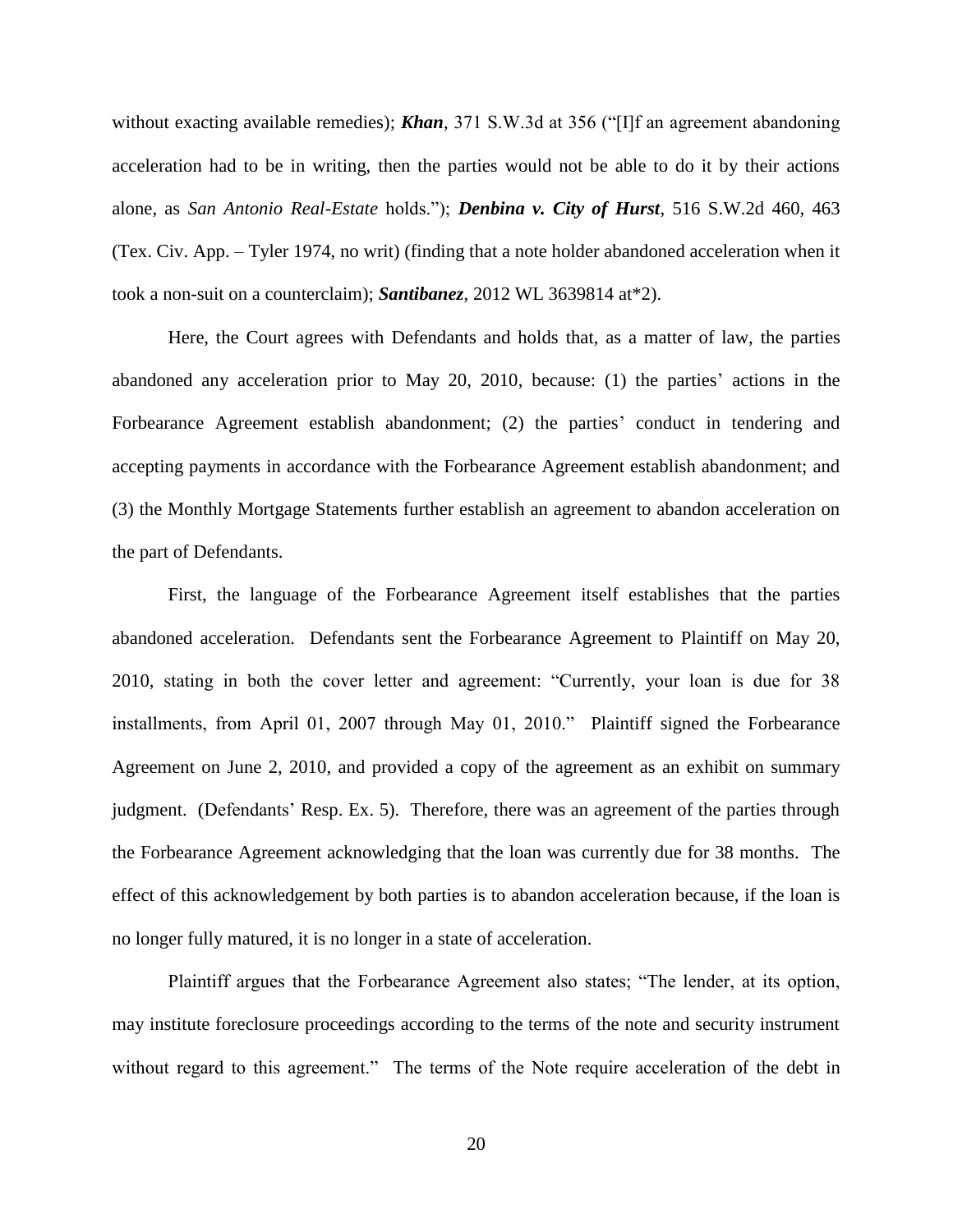order to institute foreclosure proceedings. Because the parties agreed that the loan was currently due for 38 months rather than the fully matured balance, any attempt at subsequent foreclosure according to the terms of the Note and Deed of Trust would have required a re-acceleration of the debt. The language on which Plaintiff relies does not serve to alleviate Defendants of the requirement to re-accelerate the Note if they chose to foreclose at a later date. Therefore, the undisputed and unambiguous language of the Forbearance Agreement itself establishes that acceleration was abandoned as a matter of law on June 2, 2010, by agreement of the parties.

Second, the parties' conduct in tendering and accepting payments in accordance with the Forbearance Agreement establishes abandonment of previous acceleration. Plaintiff does not dispute that payment was tendered and accepted from June 2010 through January 2011 in accordance with the Forbearance Agreement. (See Defendants' MSJ Ex. D, Deposition of Gene R. Rosas). Although there was some confusion regarding Plaintiff's first payment which resulted in Defendants sending the Second Notice of Intent to Accelerate on July 7, 2010, the discrepancy was resolved and Plaintiff resumed tendering payments from September 2010 through January 2011. (Id.). Defendants did not re-accelerate the debt and continued to forbear from seeking foreclosure during this period. Likewise, during this time that Plaintiff tendered payments in accordance with the Forbearance Agreement, Defendants continued to send Monthly Mortgage Statements to Plaintiff which stated that the current amount due was less than the fully matured balance. Plaintiff does not dispute that he received these Monthly Mortgage Statements or that he continued to tender payment to Defendants during this time.

Further, beginning at the time the Forbearance Agreement was executed on June 2, 2010, Defendants did not accelerate the debt nor post the Property for foreclosure until February 13, 2012 – over 20 months later. Rather, during this time, the parties agree that they were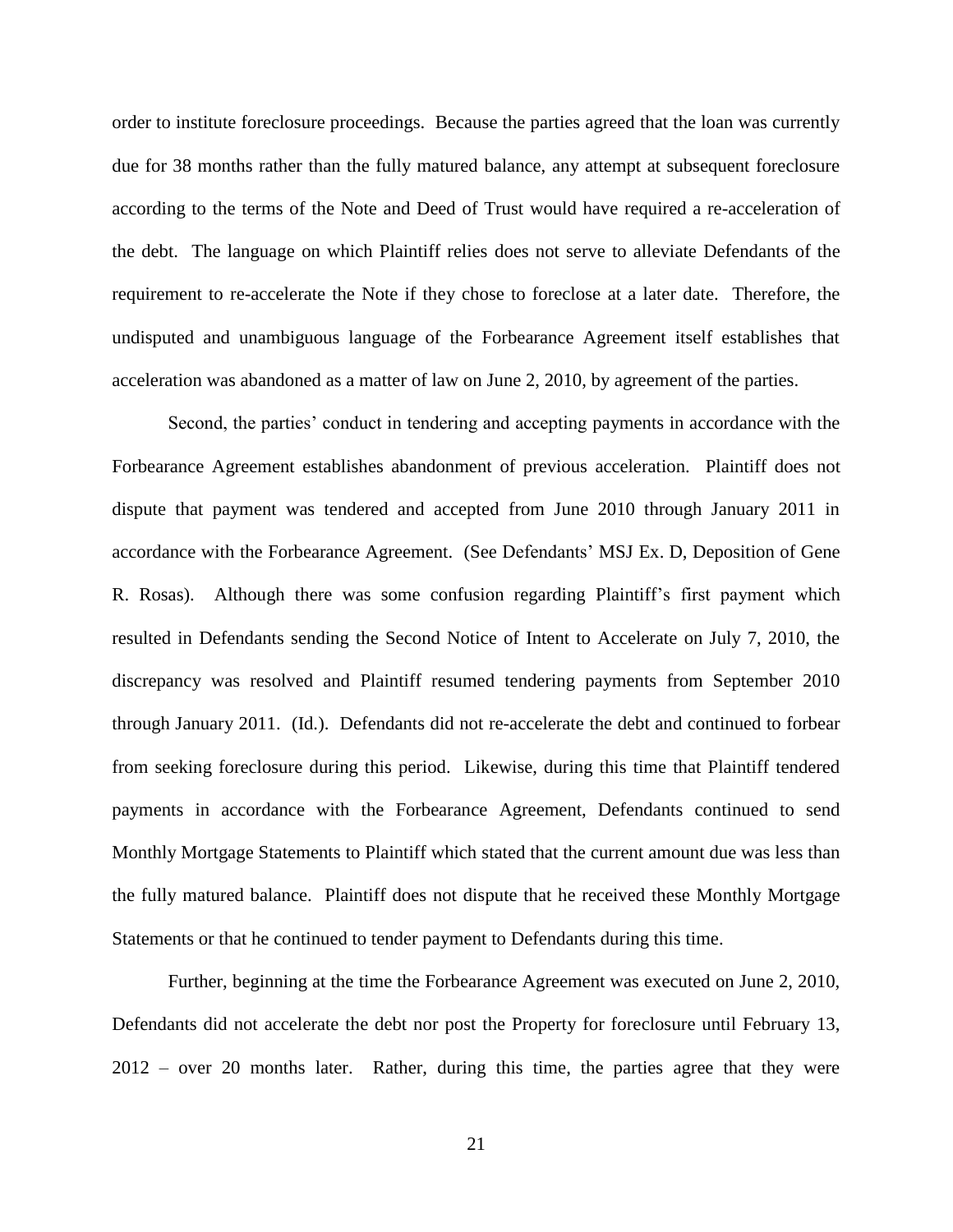communicating regarding possible loan modifications to resolve the remaining default. Considering the totality of these undisputed events involving the actions of both parties, no rational trier of fact could find that the parties did not abandon acceleration through the Forbearance Agreement and their subsequent actions.

Plaintiff's arguments that the parties must expressly stipulate to abandonment in writing and comply with the Statute of Frauds have no basis in Texas law. Because parties may abandon acceleration through their actions alone, there is no requirement in Texas that any agreement to abandon acceleration must be in writing or that it is subject to the Statute of Frauds. *Khan***,** 371 S.W.3d at 356. Further, Plaintiff's arguments that he detrimentally relied on Defendants' acceleration of the debt have no merit because he willingly acquiesced in abandonment of the acceleration and, in fact, benefitted by such abandonment through his continued residence in the Property. The Court, therefore, holds that previous acceleration of the debt was abandoned as a matter of law on June 2, 2010.

#### B. Subsequent Acceleration and Running of Limitations

On February 13, 2012, Defendants re-accelerated the Note and the statute of limitations began to run from that date forward. Neither the four-year limitation of § 16.035 or the six-year limitation of § 3.118 have yet expired from the re-acceleration date. For this reason, it is unnecessary for this Court to address any applicable tolling of limitations at this time.

Therefore, this Court may conclude as a matter of law that the statutes of limitation to enforce the lien or enforce collection on the Note have not expired and Defendants' claim is not time-barred.

#### **CONCLUSION**

For these reasons, it is ORDERED that Defendants' Motion for Summary Judgment